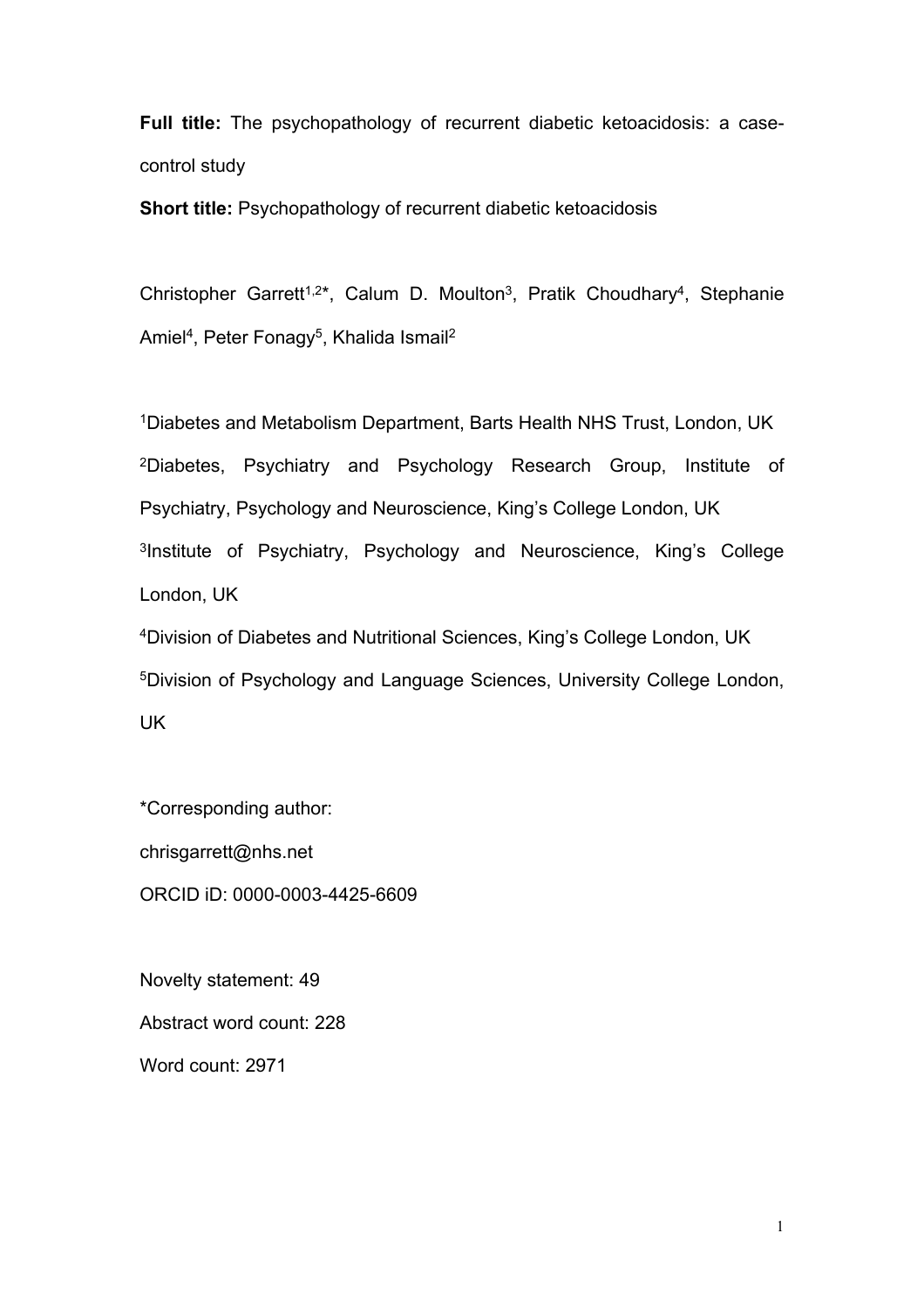## Novelty statement

- This is the first case-control study to investigate psychological factors associated with recurrent diabetic ketoacidosis.
- We find that recurrent diabetic ketoacidosis is associated with elevated anxiety, diabetes distress, emotion regulation difficulty and personality dysfunction.
- Mental health assessment at time of diabetic ketoacidosis with subsequent follow-up could reduce potential admissions.

## **Abstract**

## **Background**

Despite its poor prognosis, the psychological factors associated with recurrent diabetic ketoacidosis are poorly understood. In people with type 1 diabetes, we assessed for psychopathology in those with and without recurrent DKA.

## **Method**

The design was a case-control study. Cases were defined as people with two or more DKA episodes in a 12-month period (recurrent DKA). Cases and controls were matched for gender and age. We compared groups for scores on Beck's Anxiety Inventory (BAI), Beck's Depression Inventory II (BDI-II), Difficulty in Emotion Regulation Scale (DERS), Experiences in Close Relationships-Revised (ECR-R), Standardised Assessment of Personality-Abbreviated Scale (SAPAS), Interpersonal Problem Inventory (IIP-32), Eating Disorder Examination Questionnaire (EDE-Q) and Problem Areas in Diabetes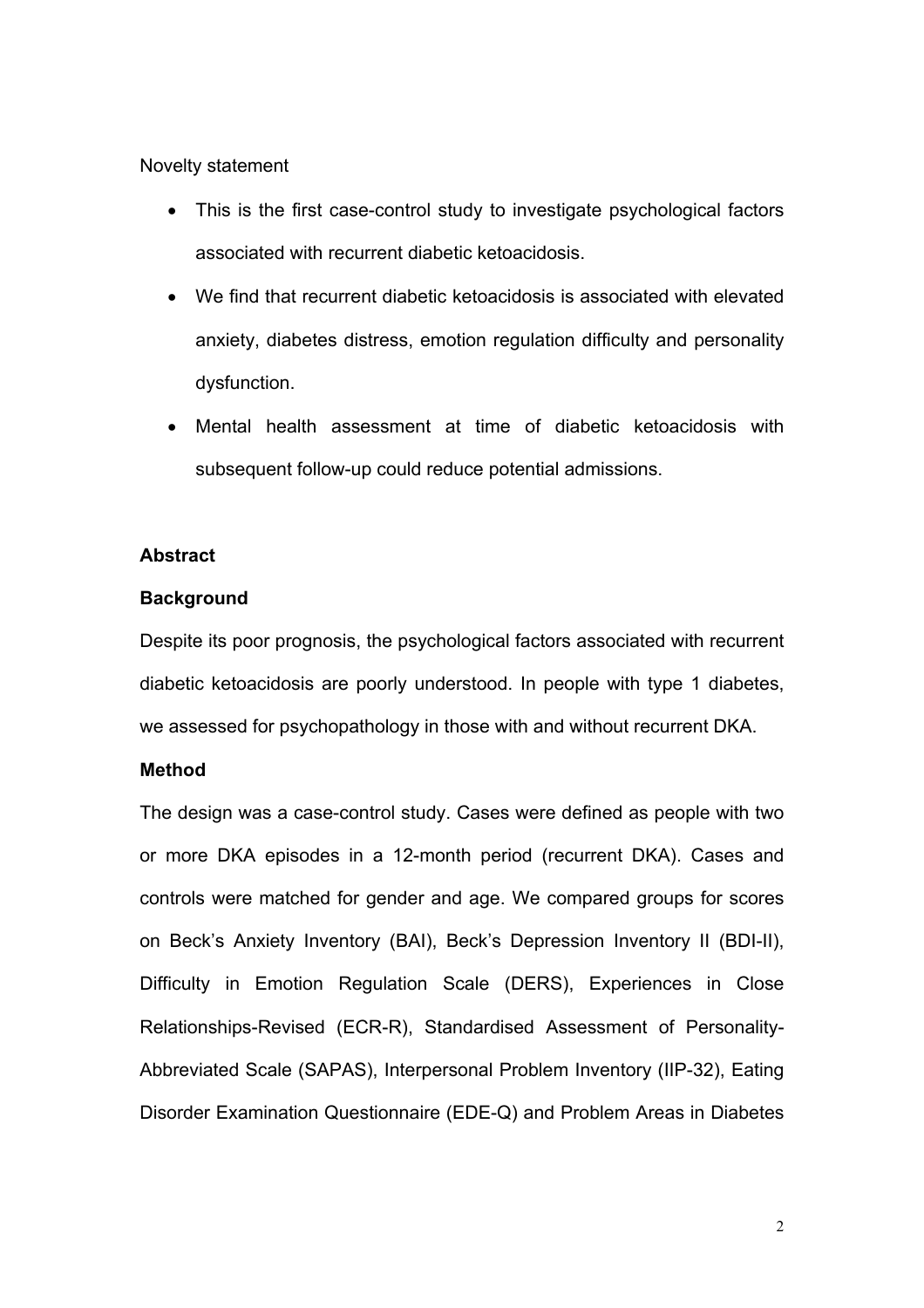(PAID) using unpaired t-tests or Mann-Whitney U tests for parametric- and non-parametric data respectively. Correction was made for multiple testing.

## **Results**

Twenty-three cases and 23 controls were recruited with mean age 31.0 (11.4) years and 65.2% were men. Cases had higher HbA1c levels than controls (101.1 (23.2) vs 85.7 (21.7) mmol/mol, p=0.02. Compared to controls, people with recurrent DKA had higher scores on the BAI (p=0.004), PAID (p=0.004), DERS (p=0.001) and SAPAS (p<0.001). Sixteen of 23 (69.6%) cases screened positive for a personality disorder compared to 6 of 23 (26.1%) controls.

## **Conclusions**

People with recurrent DKA have elevated levels of anxiety and diabetes distress, greater difficulty with emotion regulation and personality dysfunction compared to matched controls.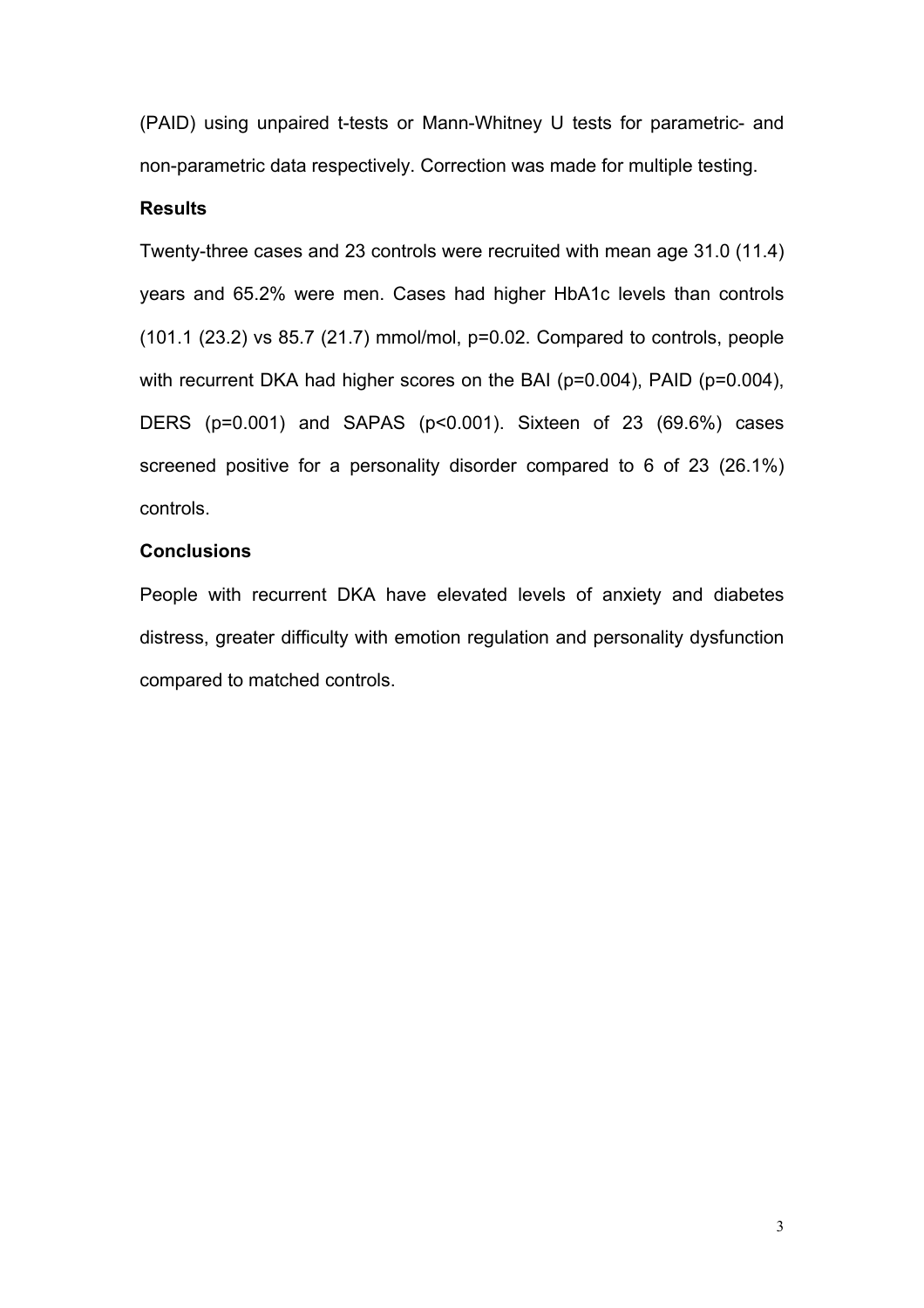### **Introduction**

Diabetic ketoacidosis (DKA) is a principal acute complication of type 1 diabetes. If untreated, DKA leads to death within 3-4 days and is the leading cause of mortality in people with Type 1 diabetes under 30 (1). Despite developments in diabetes education and technology, inpatient episodes of adult DKA have increased consistently over the last 20 years in England and the USA (2) (3).

National and international associations of diabetes clinicians and researchers have repeatedly asserted the importance of DKA prevention (4), though there is limited evidence of how this can be achieved (5).

Database studies have indicated an association between psychiatric diagnoses or contact with mental health services and DKA episodes. In a population-based cohort study, Shulman and colleagues found an association between psychiatric appointments in people with Type 1 diabetes and subsequent DKA admissions (6). One study has performed psychosocial assessment of people with DKA. In that cross-sectional study comparing individuals with a single DKA versus recurrent DKA there was no difference in their assessment (7). However, as well as lacking a non-DKA control group, the psychological questionnaires were conducted at the time of DKA admission and limited to a brief depression scale and quality of life questionnaire. A case-control study conducted psychiatric assessments on people described as having 'brittle diabetes', a study population having frequent admissions with Type 1 diabetes (8). However, the study did not quantify numbers of people with recurrent DKA only describing them as having 'glycaemic instability'. Therefore their finding of an association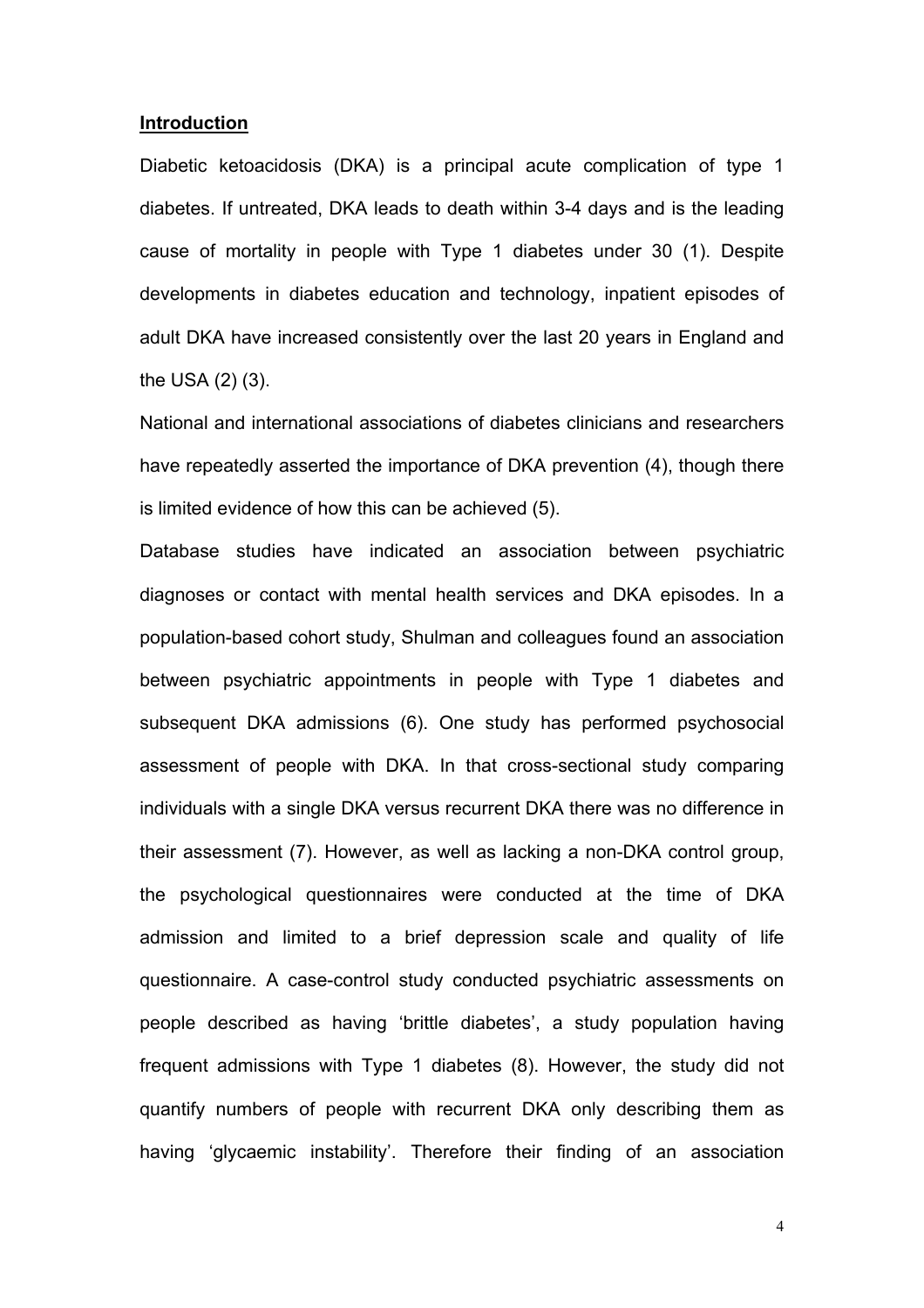between 'brittle diabetes' and cluster B personality disorder is difficult to interpret.

Clarification of whether specific psychiatric or psychological difficulties are associated with DKA could move services closer to using mental health treatment as part of the management of recurrent DKA. Although DKA remains relatively understudied, several psychological variables are known to be associated with high HbA1c, which is itself associated with higher frequency of DKA (9). Depressive and anxiety symptoms have been associated with hyperglycaemia in Type 1 diabetes, mediated through suboptimal diabetes self-management (10,11). In a meta-analysis, eating disorder symptoms were associated with hyperglycaemia in Type 1 diabetes (12). Alexithymia, a difficulty with recognising and regulating emotions, has been found to be associated with higher HbA1c (13). In addition, diabetes distress, which has an established body of evidence linking higher levels with higher HbA1c, has also been suggested to be linked to difficulties with regulating emotion (14).

Attachment theory proposes that early experiences of care giving predict later ability in social functioning and emotion regulation. Ciechanowski and colleagues investigated the significance of adult attachment relationships on glycaemic control and health outcomes in multiple studies in people with both Types 1 and 2 diabetes, finding associations between hyperglcaemia and insecure attachment as well as greater frequency of complication and mortality (15). Their central hypothesis was that people less able to sustain relationships find it harder to maintain therapeutic relationships with health services. This might also be a factor in people having recurrent DKA. Finally,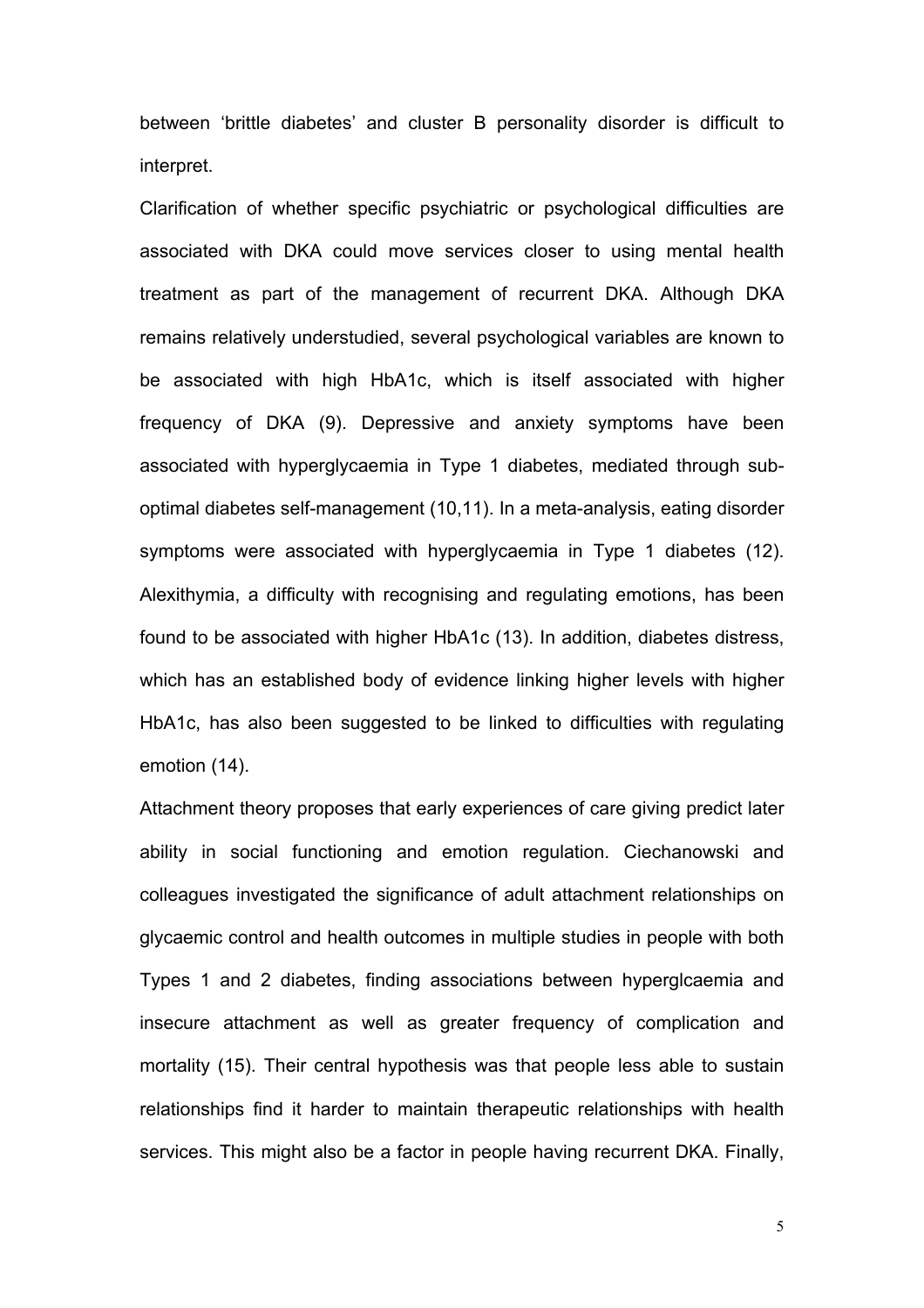personality disorder is under-recognised and a core aspect is the enduring nature of symptoms (16). Therefore early recognition could be potentially beneficial to long-term management within a diabetes service.

We aimed to describe and compare differences in mental health symptoms and psychological functioning between people presenting with recurrent DKA and without recurrent DKA.

Compared to controls, we hypothesized that people with recurrent DKA would have higher levels of diabetes distress, depression, emotion regulation difficulty, adult attachment insecurity, interpersonal difficulty and eating disorder symptoms.

### **Methods**

## **Design and setting**

This is a case-control study comparing people with recurrent DKA with nonrecurrent DKA controls. Participants were recruited from four hospitals in two geographical areas, south-east London (King's College Hospital, University Hospital Lewisham) and south-west England (Southmead Hospital and Royal United Bath). Ethical approval was granted by the North East (York) Research Ethics Committee (16/NE/0223). Recruitment took place between December 2016 and February 2017. All participants gave written informed consent.

# **Recruitment**

A list of all DKA episodes in the preceding three years was generated at each site from hospital electronic records. Medical records were then assessed for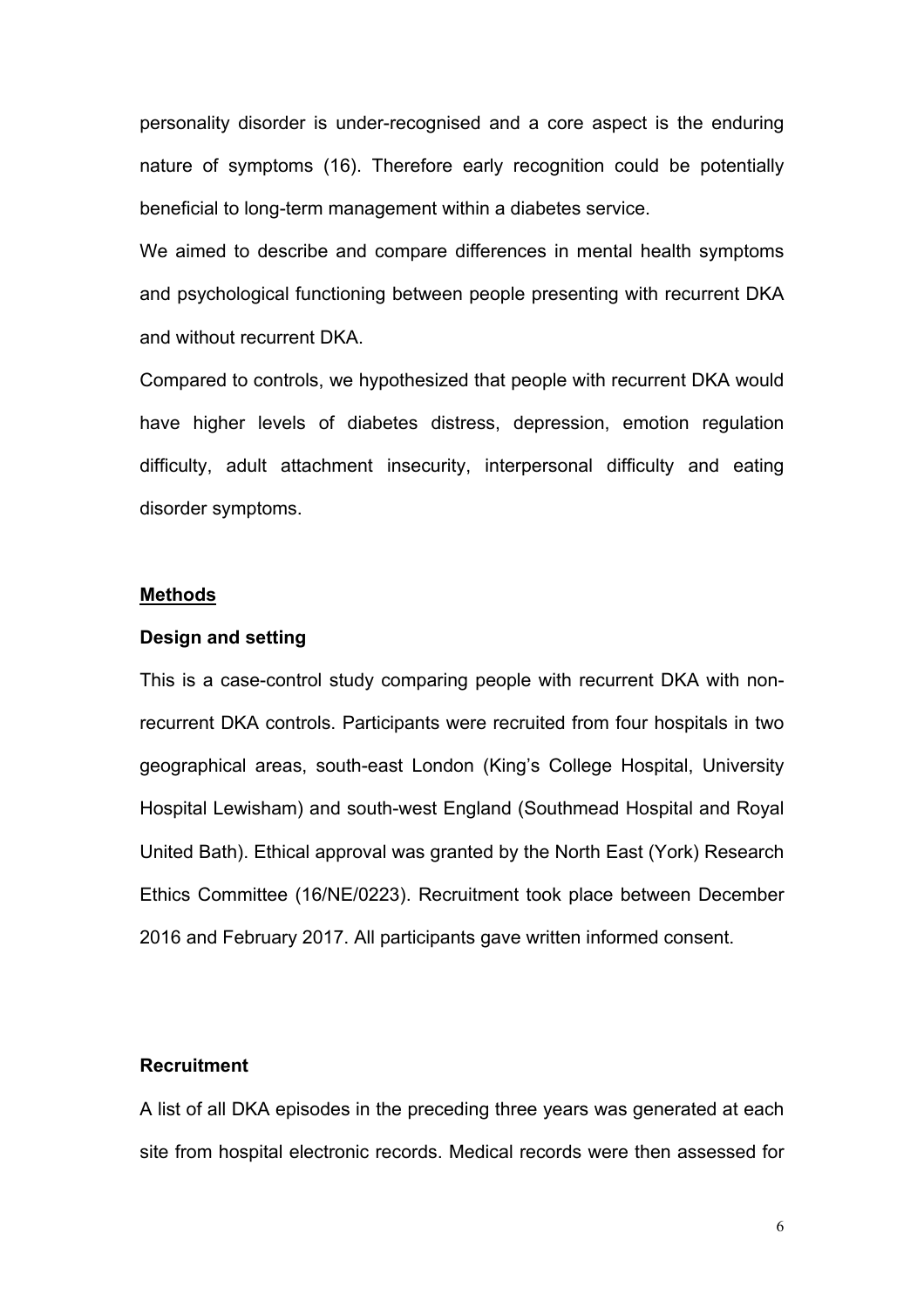inclusion and exclusion criteria and whether DKA criteria were reached for admissions (urine ≥3+ ketones and arterial blood gas pH < 7.35).

All potential participants received a letter requesting their participation in the study and asking them to contact the research team for an appointment. If they did not respond, they were contacted by telephone. After recruitment of an eligible case, potential control participants were identified from a list of people with Type 1 diabetes generated by the local service who had not had two or more DKA episodes within 12 months, lived in the same borough and matched for gender and age (±5 years). Controls were contacted using the same method as cases and underwent the same assessment. If a control did not make contact with the research team, the next person on the list was contacted.

Inclusion criteria for cases were: age 18 years and over; Type 1 diabetes for over two years; two or more diabetic ketoacidosis in a 12-month period within the last three years.

We excluded people with a prior diagnosis of psychotic illness or severe intellectual disability (IQ<35).

### **Procedure**

Assessments were conducted with the support of a research investigator in a diabetes outpatient setting or at the person's home at their request and lasted approximately 1.5 hours. Participants were paid for travel expenses. The participant's glucose meter was downloaded and most recent HbA1c within the past 3 months was extracted from electronic records, and if not available, this was collected after consent.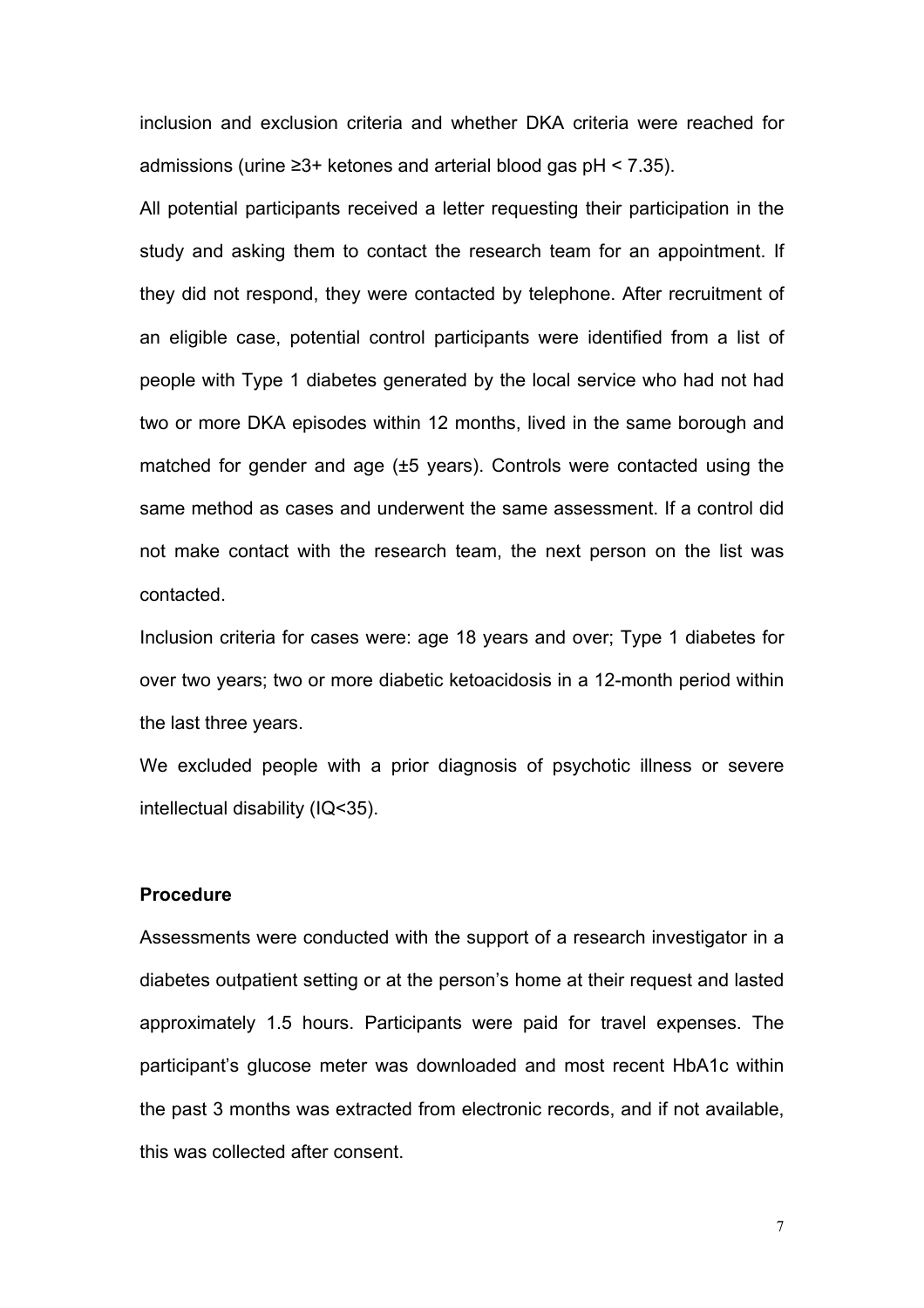Psychological assessment consisted of filling online questionnaires via a mental health database (pod-base.org, which is owned by Anna Freud Centre, a large UK mental health research charity) accessed via a tablet computer. Each questionnaire was listed from a homepage and could only be completed once all questions were answered. All participants were offered assistance from the research investigator, by reading stem questions and potential answers. Risk issues were raised in the meeting or following review of questionnaires. These assessments were run in parallel to established diabetes and mental health clinics at King's and Bath where follow-up was available if deemed necessary and was communicated to the general practitioner by letter. Supervision of requirement for mental health follow-up across sites was by CG who was a psychiatry trainee at the time of assessments and conducted all assessments at London sites.

Eight standardized self-report questionnaires were used:

- 1. Experiences in Close Relationships (ECR-R): 36-item adult attachment assessment tool, assessing two subgroups, attachment avoidance and assessing attachment anxiety. The questionnaire uses a 7-point scale ranging from  $1 =$  strongly disagree to  $7 =$  strongly agree with an average score calculated for each of the sub-groups ranging from 1–7  $(17)$ .
- 2. Beck Depression Inventory version 2 (BDI-II): standardised assessment tool for depressive symptoms consisting of 21 questions. (18) Each item is scored on a 4-point scale (0–3) with total scores ranging from 0–63.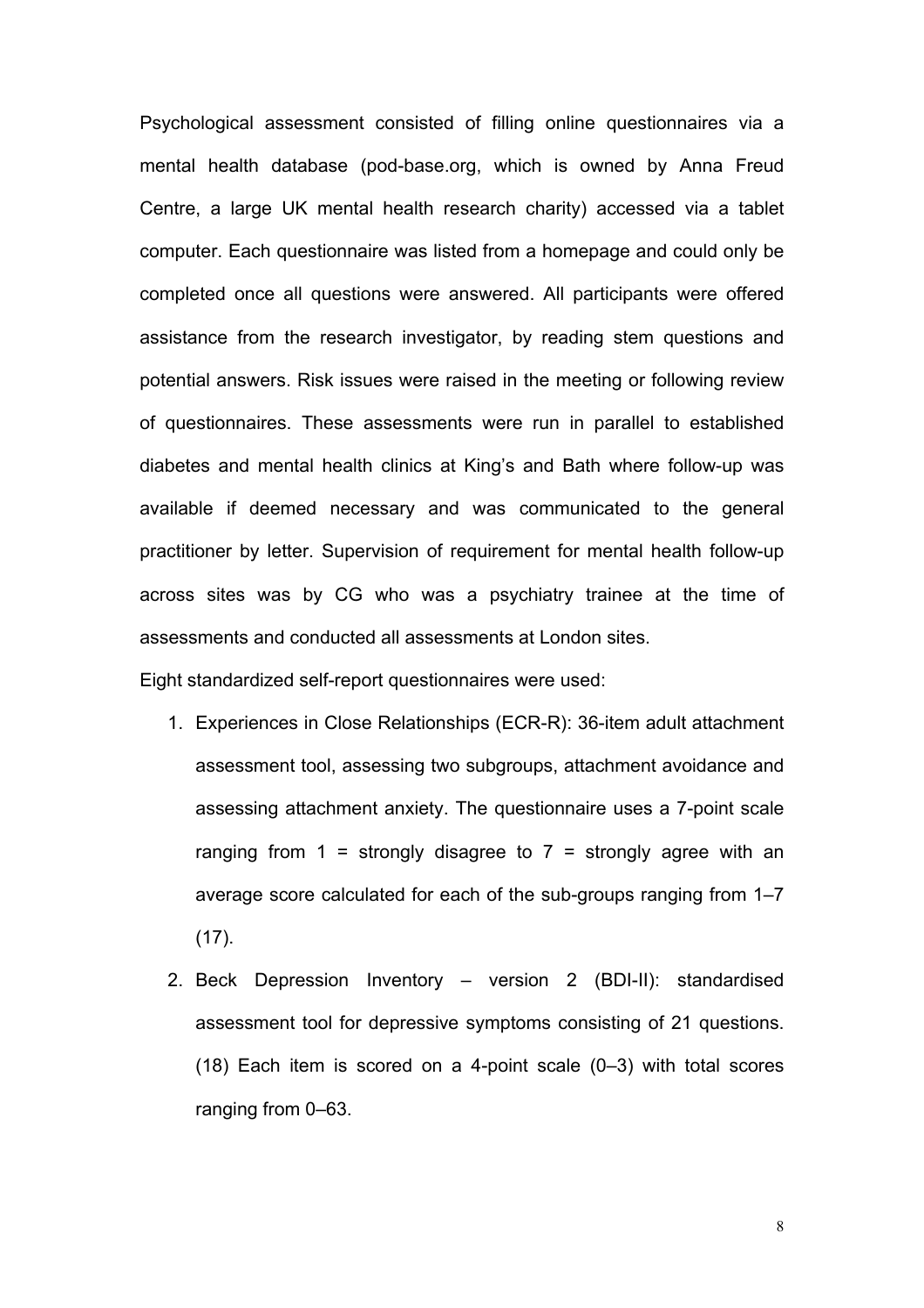- 3. Beck Anxiety Inventory (BAI): standardised assessment tool for anxiety symptoms consisting of 21 questions (19). Each item is scored on a 4 point scale (0–3) with total scores ranging from 0–63.
- 4. Inventory of Interpersonal Problems (IIP-32): standardised assessment tool for interpersonal functioning consisting of 32 questions including eight subscales (20). Each item is scored on a 5 point scale (0–4) and each subscale scored individually then summed as a total score.
- 5. Difficulties in Emotion Regulation (DERS) scale: standardised 36-item assessment tool with six subscales regarding emotions (21). Each item is scored on a 5=point scale (1–5) and each subscale is scored individually then summed to make a total score ranging from 36–180.
- 6. Problem Areas in Diabetes (PAID) scale a standardised 20-item questionnaire assessing emotion related to the condition including 4 subscales. The questionnaire uses a 5-point scale, the sum of which is subsequently multiplied by 1.25 to make a total score of 0-100 (22);
- 7. Eating Disorder Examination Questionnaire (EDE-Q) a standardised 28-item questionnaire measuring degree of eating disorder psychopathology, consisting of a global score as well as 4 subscales (shape concern, eating concern, weight concern, restraint) (23). Each item is scored on a 7-point scale (0–6) and presented as an average for each subscale and an average global score.
- 8. Standardised Assessment of Personality Abbreviated Scale (SAPAS) - a standardised 8-item brief screening tool for personality disorder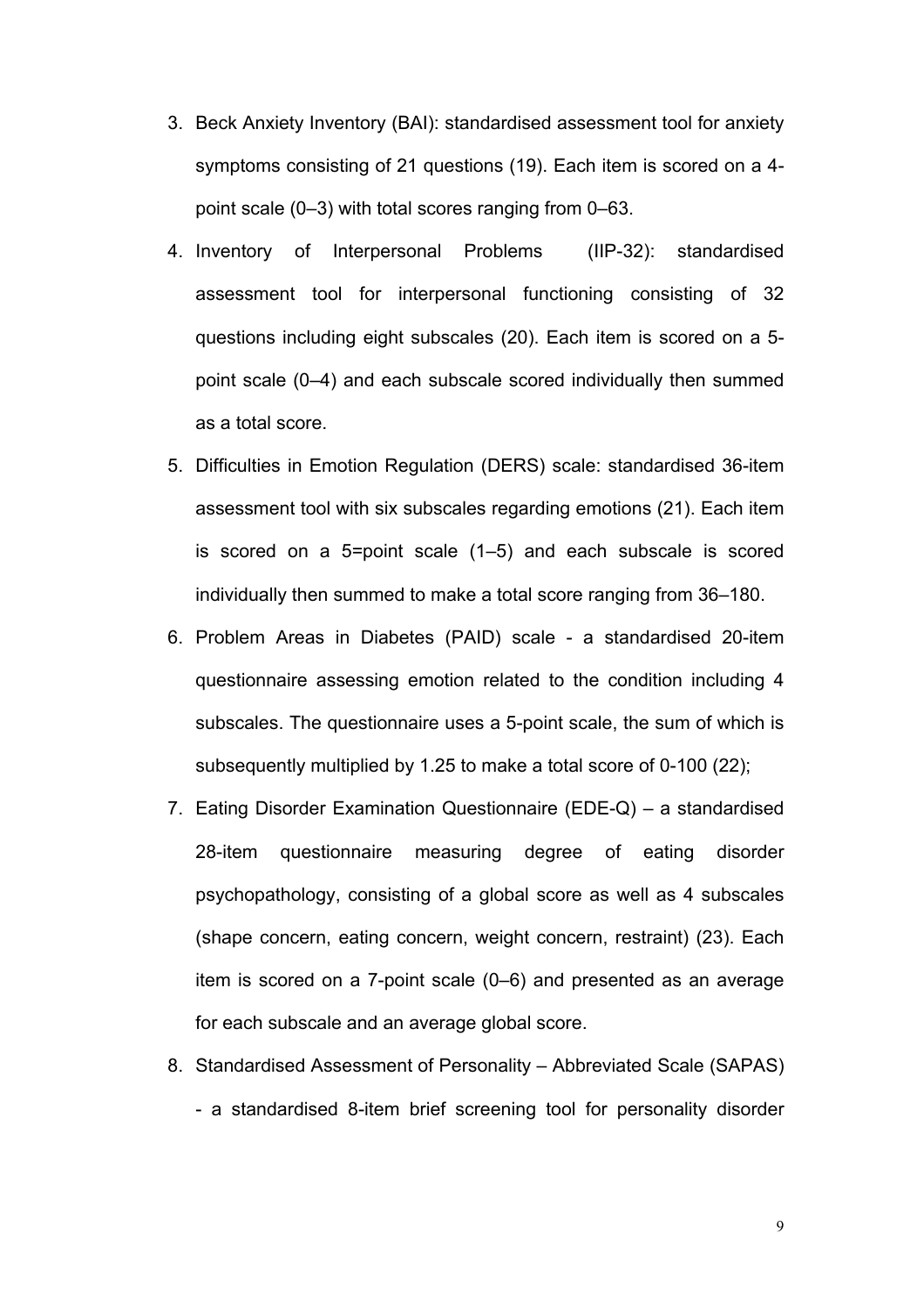$(24)$ . Each item is scored on a 2-point scale, with no = 0 and yes = 1

(reverse scored for question 3) and presented as a total score.

Sociodemographic factors were also recorded at the appointment by the research investigator including employment (employed/retired/full-time education versus currently unemployed) and relationship status (married or in a relationship versus not in a relationship). Verbal intelligence was estimated using the National Adult Reading Test score - transformed into an IQ score (25) which provides an estimate of premorbid intelligence, in which the average range is 85-115. Biomedical factors were also recorded, including current smoking status, duration of diabetes and prescription of antidepressant medication. We also compared groups for total mean number of glucose tests in prior 28 days as per meter downloads. HbA1c was measured by affinity chromatography (Primus Ultra2, Kansas City, USA) and reported in IFCC (International Federation of Clinical Chemists) recommended units (mmol/mol) as well as DCCT%.

## **Statistical analyses**

Using IBM SPSS 24.0, the characteristics of the sample were compared between cases and controls. Given the size of the sample, we only used continuous scores rather than binary cut-off scores on the questionnaires, in order to increase statistical power. We also compared the demographic characteristics of recurrent DKA cases who were matched to controls (therefore included in the analysis) against those who were not matched to a control (therefore not included). Data were summarised as mean (SD) or median [interquartile range (IQR)] for normally distributed or skewed data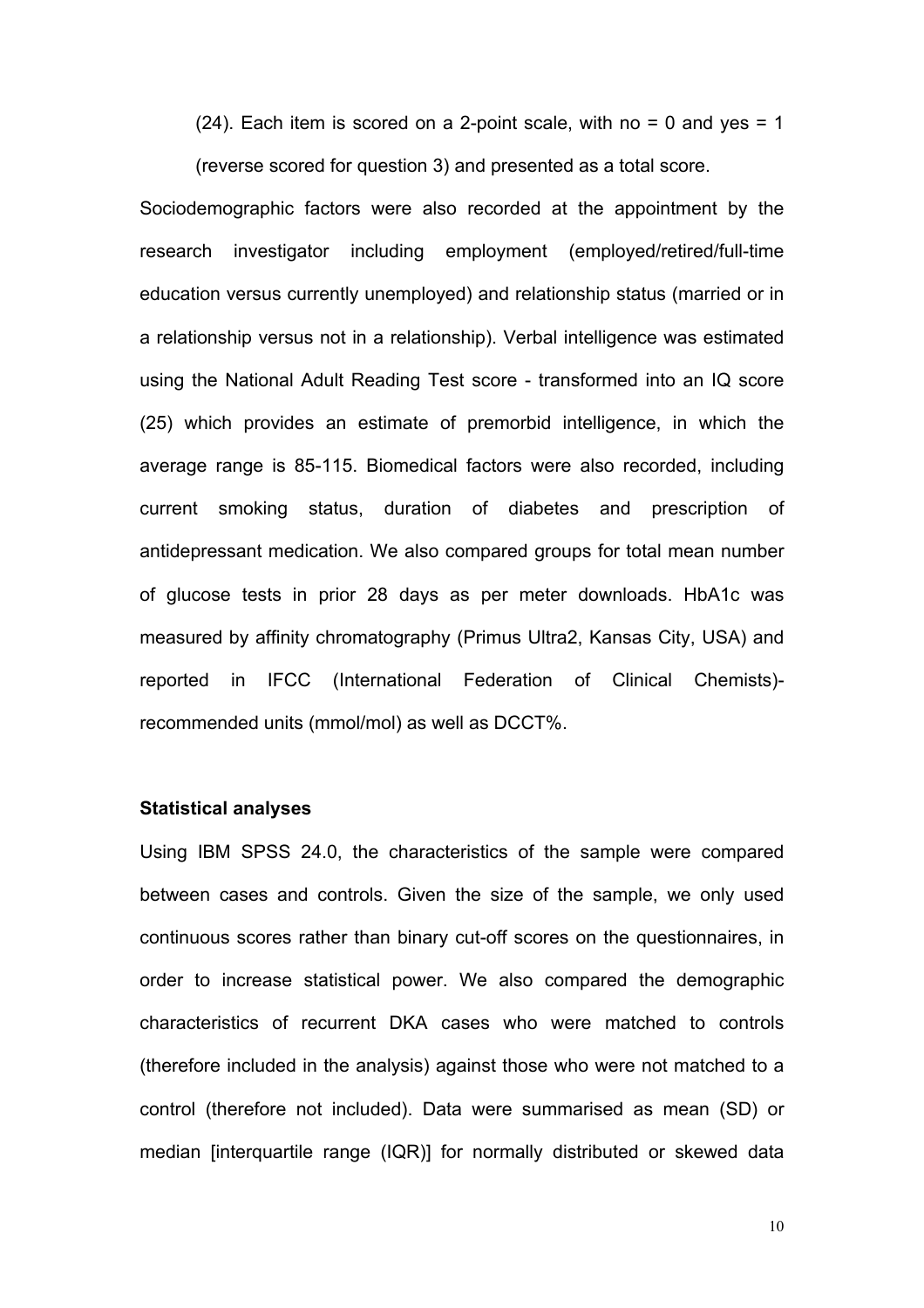respectively, or as a count (percentage) for categorical variables. Continuous variables were compared using student's t-test for normally distributed data and Mann-Whitney *U* test for skewed data, and proportions were compared using Fisher's exact test.

Because nine psychological scores were compared (eight questionnaires and ECR-R divided into its sub groups of attachment avoidance and attachment anxiety), we performed Bonferroni's correction for multiple testing by defining a p-value of 0.05/9 (<0.0055) as significant (26).

In clinical studies the SAPAS personality disorder screening tool, has high sensitivity (0.94) and specificity (0.85) at cut-off of 3 (24), but this falls to 0.69 and 0.53 respectively in general populations with cut-off of 4 (27). Though the DKA group is deemed as a 'clinical' population we favoured a more conservative cut-off of 4 in order not to over-estimate the numbers of people with a potential personality disorder.

*Sample size calculation*: Cohen's d is a standardised measure of the difference between two means, in which values of 0.8 and 1.2 describe largeand very large differences respectively. Using G\*Power 3.1 and based on an allocation ratio of 1:1 between cases and controls, we calculated that a sample size of 46 people would be sufficient to large differences (d=0.85) at 80% power and 5% significance on a two-tailed, unpaired t-test. After correction for multiple testing (0.55% significance), this sample size of 46 people would be sufficient to detect very large differences (d=1.15).

#### **Results**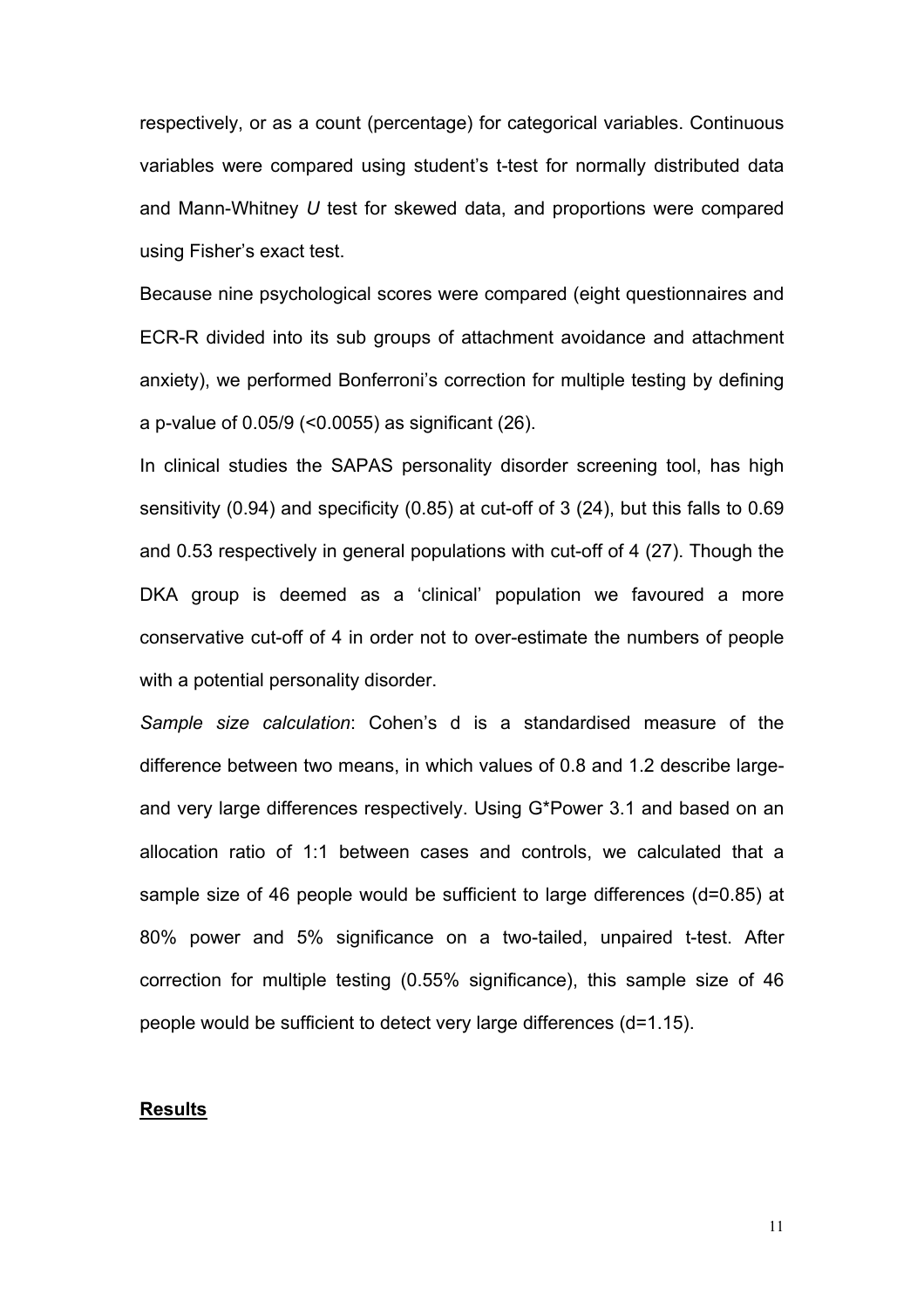A potential 67 people met inclusion criteria and four were subsequently excluded, two having a diagnosis of schizophrenia and two being unable to consent. Thirty-nine of the remaining potential participants were assessed and 23 of these were matched to controls. Compared to the 23 cases matched to controls, the 16 unmatched (not included in the analysis) had a higher proportion of women (75% versus 34.8%, p=0.022, Fisher exact test), but did not differ in age (p=0.19, two-tailed unpaired t-test). Furthermore, the total sample (n=67) had a higher proportion of women than the 23 cases included in the analysis (61.2% versus 34.7%, p=0.03, Fisher exact test). See Figure 1 for full details of recruitment. A total of 23 cases and 23 controls were included in the analysis. The mean age of the sample was 31.0 (11.4) years, of whom 65.2% were men, with average diabetes duration of 14.0 (8.8) years. One of the controls had one DKA during the prior 3 years. Compared to controls, cases were more likely to be unemployed and had statistically lower estimated verbal IQ scores, although both group means fell within the average range of 85-115. No cases or controls had an estimated verbal IQ below 85. Cases and controls had no difference in ethnicity, smoking status, relationship status, duration of diabetes and proportion prescribed antidepressant medication (Table 1).

After correction for multiple testing, cases had higher scores on anxiety, emotional dysregulation and diabetes distress compared to controls, and also scored more highly on the personality disorder measure. There were no statistical differences in depressive symptoms, Experiences in Close Relationships and Eating Disorder scores between the groups, whilst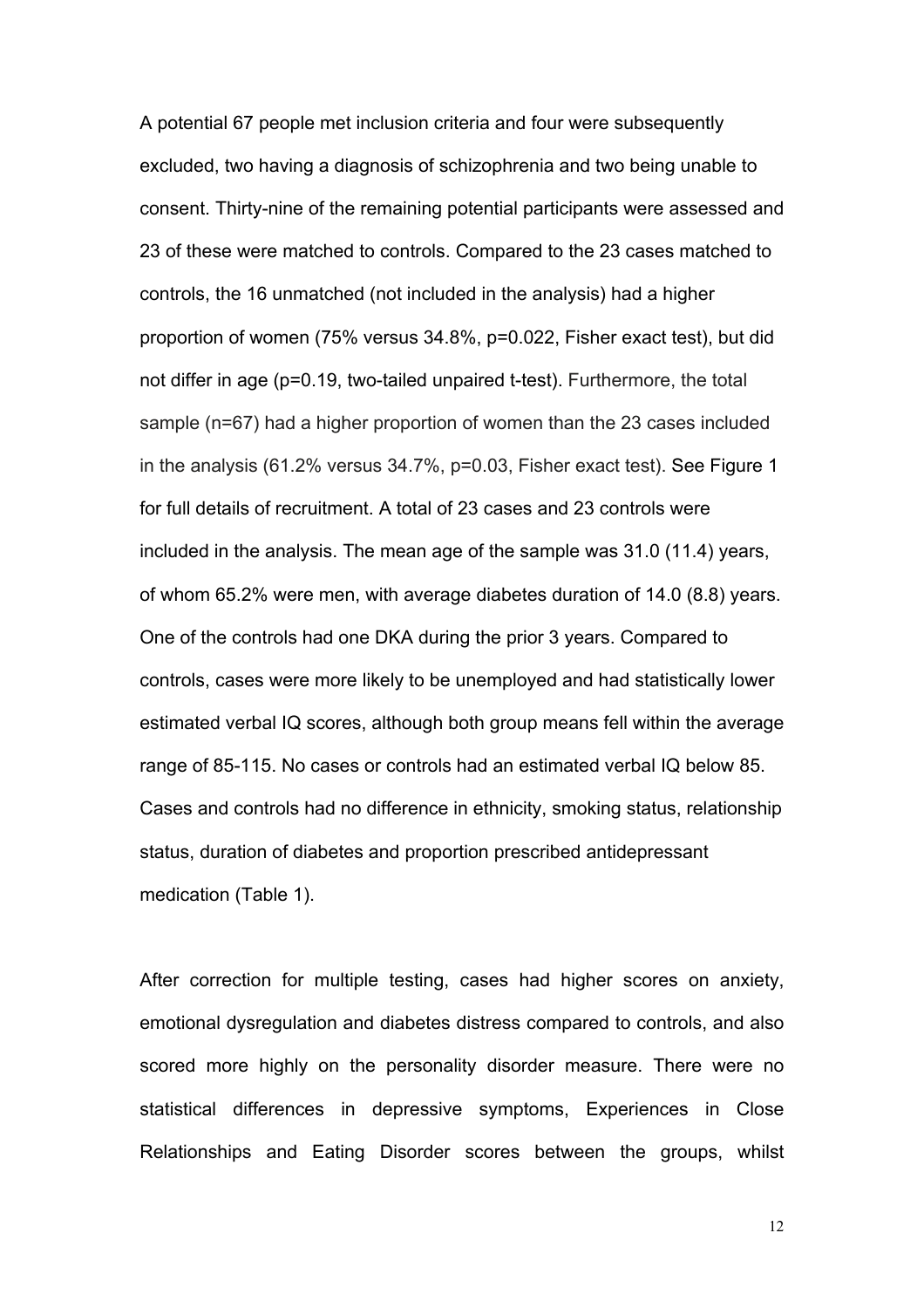differences in Interpersonal Problems were not robust to correction for multiple testing (Table 1).

*Diagnostic scores*: Using a score of four on the SAPAS (personality disorder) scale as the cut-off point, 16 of 23 cases (69.6%) screened positive for a personality disorder in comparison to 6 of 23 controls (26.1%), p=0.0072 for comparison on Fisher exact test.

### **Discussion**

This is the first case-control study assessing the mental health of people with recurrent DKA, a population with high risk for premature morbidity and mortality. After correction for multiple testing, anxiety, diabetes distress emotion regulation difficulty and a personality disorder screening tool were associated with recurrent DKA. Conversely, depressive symptoms, adult attachment relationships and eating disorder symptoms were not significantly different between cases and controls after correction for multiple testing.

. There is growing evidence that emotion regulation is a trans-diagnostic construct, i.e. an underlying mechanism in different types of psychopathology, including personality function, anxiety disorders and substance misuse disorders (28). In addition, personality disorders are frequently comorbid with other mental health disorders such as anxiety disorder (16) and a recent study suggested that a psychological intervention aimed at improving emotion regulation can also improve diabetes distress (14).

Our findings could contribute to an understanding of the poor prognosis of people with recurrent DKA, beyond the risk to health posed by each episode,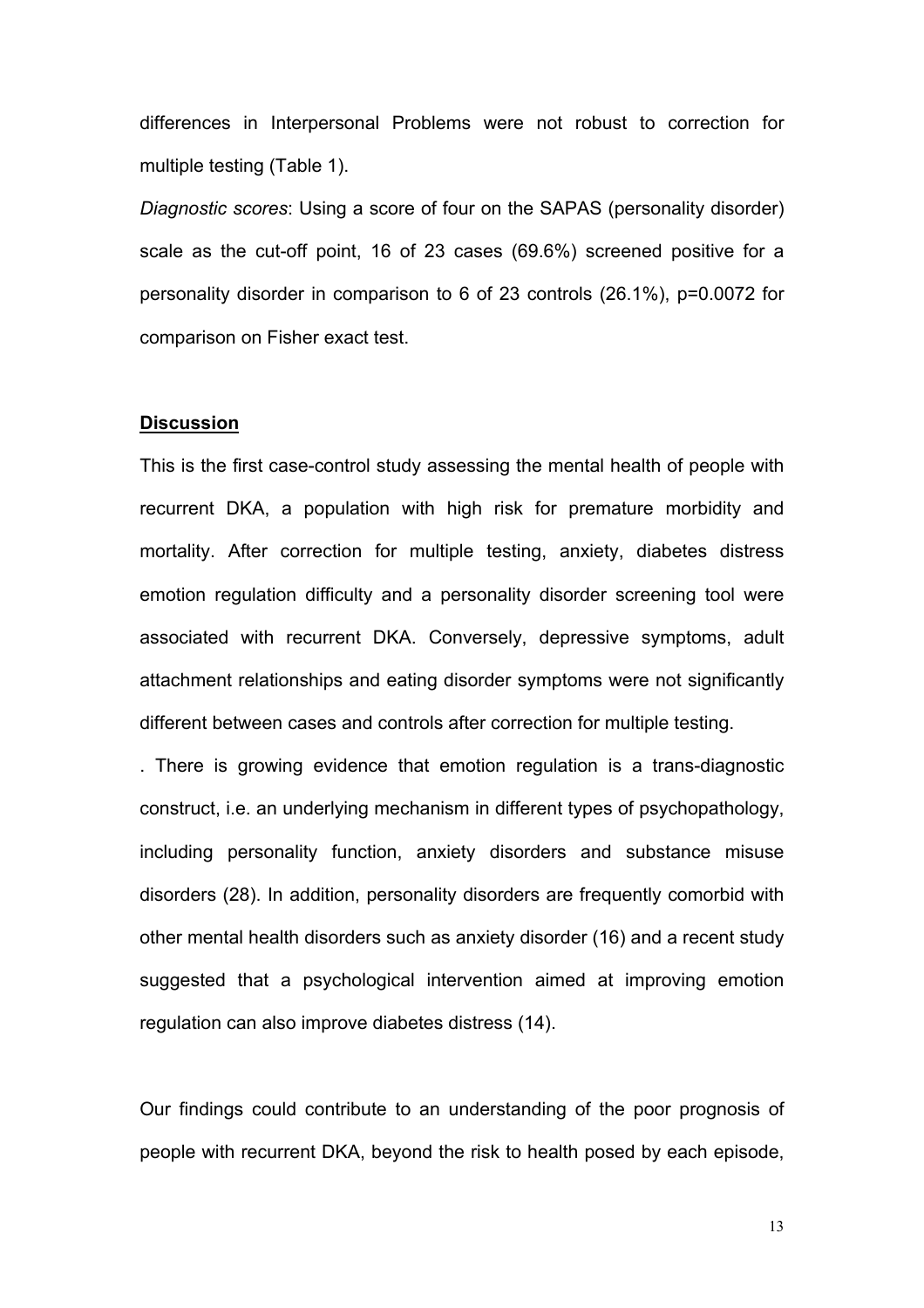particularly if DKA episodes are associated with personality disorder. People with a personality disorder diagnosis have greater physical morbidity with reduced life expectancy by approximately 18 years (16). In addition, anxiety symptoms and diabetes distress predict future glucose control and missed insulin doses respectively (29,30) and this could apply to the recurrent DKA group who at the time of assessment had an average HbA1c of 101.1 mmol/mol (11.4 % DCCT).

Clinical practice emphasizes swift normalization of glucose and ketones with a subsequent brief educational discussion around sick day rules and necessary behaviours to prevent further episodes, with early discharge from acute services (4). Our findings suggest that mental health is potentially a factor in presentation with DKA in some people. Without greater understanding of the psychology associated with a particular admission and diabetes selfmanagement, opportunities to prevent recurrence are potentially missed. For example, did admission occur because the person felt unable to ask for help or was admission related to deliberate cessation of insulin? If the latter, this would represent a form of deliberate self-harm, which in other settings would mandate psychological assessment prior to discharge and a plan for follow-up support. Liaison mental health assessment to clarify the presence of a psychiatric diagnosis and subsequent mental health follow-up could reduce risk of DKA recurrence.

Finally, part of the personality disorder diagnosis is its enduring nature with symptoms presenting during adolescence and continuation into adult life (16). Therefore if future research confirms personality disorder to be an important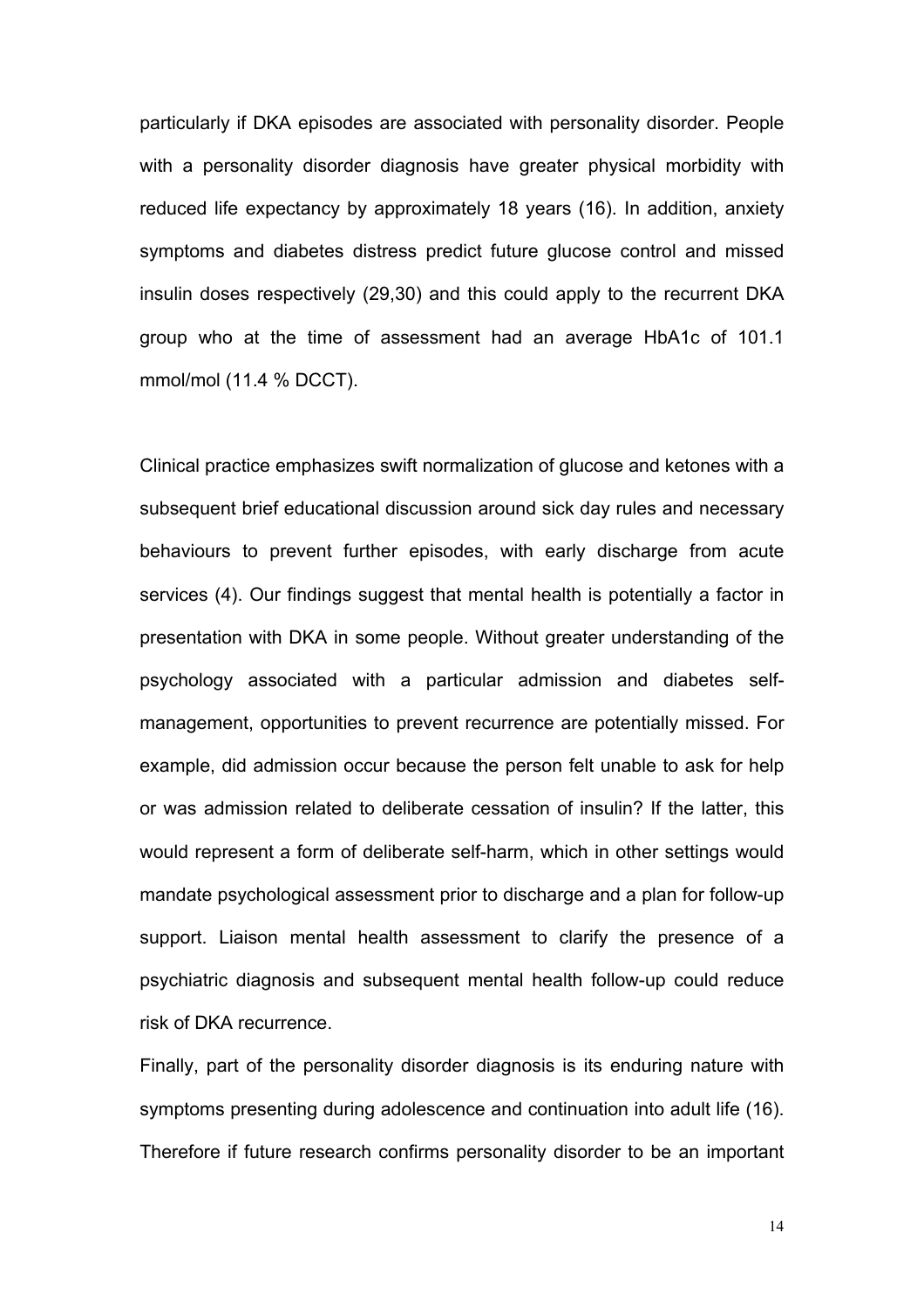factor in recurrent DKA, early recognition could lead to adaptation of the clinical approach and prevent admissions and associated poor outcomes. If not applied universally, screening might be considered after a first nondiagnostic DKA.

The study has some limitations. Its findings are cautioned by the modest sample size, although recurrent DKA is characteristic of a hard-to-reach group. Part of our hypothesis had been that the 'hard to reach' nature was due to avoidant attachment, which was not supported by our study. However, it could be that people who did not attend appointments or were not contactable were exhibiting avoidant attachment. Although self-report questionnaires are likely to correlate partially with one another, correction for multiple testing helped to define the psychological measures most likely to be clinically relevant. The small sample size meant that we were not able to perform multivariate analysis, whilst differences in other measures – notably depression – could become apparent with a larger sample size. Compared to the cases included, those who were unmatched (and therefore excluded) had a higher proportion of women, such that the sex distribution of our cohort is not likely to represent the wider recurrent DKA population. The cross-sectional design means that the directionality of the association between psychological measures and recurrent DKA cannot be inferred, and it is possible that the poor glycaemic control of cases may have itself impacted upon psychological measures. However, it is notable that assessments have been conducted up to 36 months since the first DKA episode and it is unlikely that these DKA presentations per se have led to the psychological differences described. Finally, the National Adult Reading Test was written approximately 30 years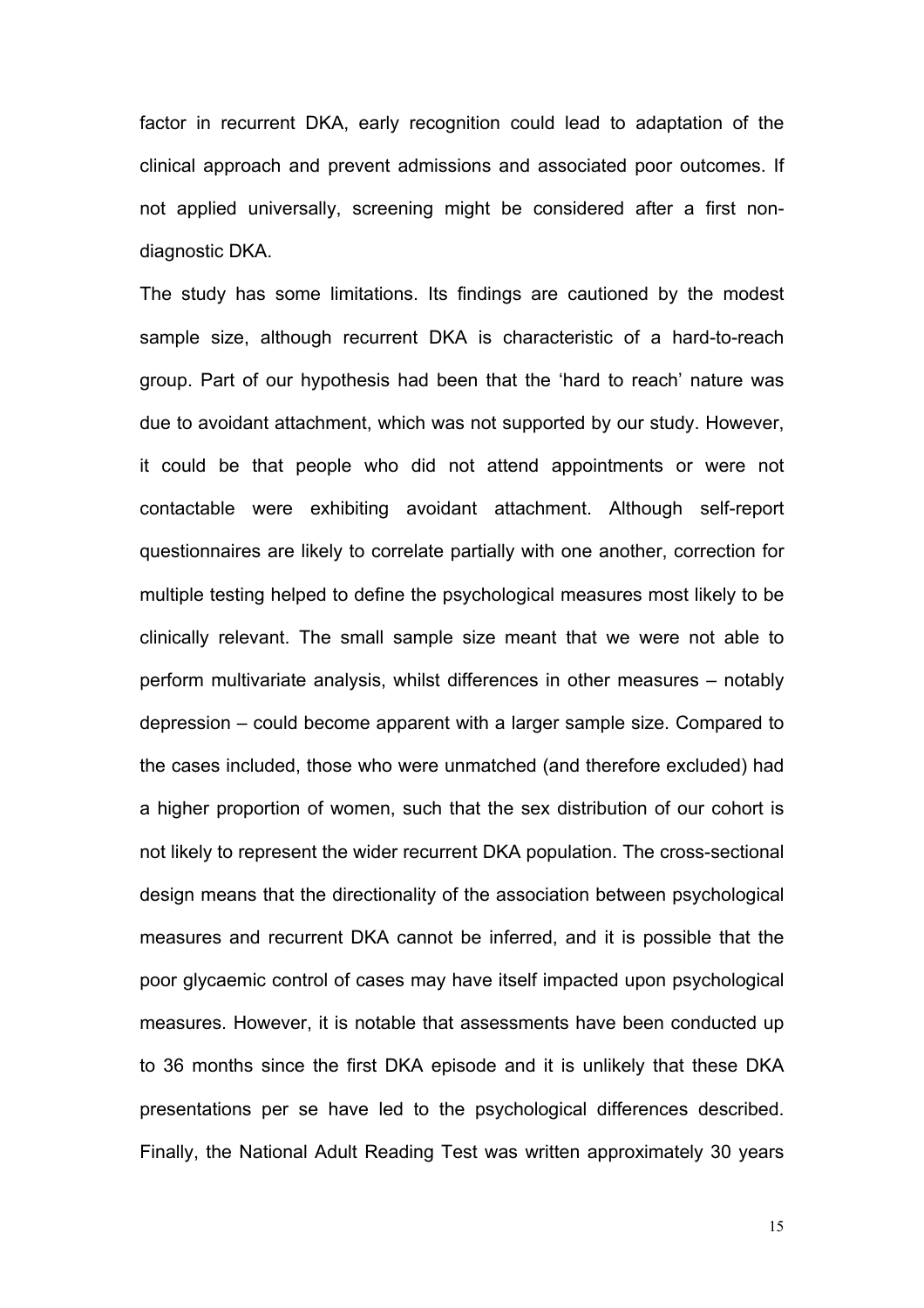ago, and was updated subsequent to initiation of our study and therefore its use has limitations.

In conclusion, our study indicates a high level of psychological comorbidity in people with type 1 diabetes and recurrent DKA compared to matched controls who do not have recurrent DKA. Longitudinal studies and interventional studies are needed to test whether psychological comorbidity is a modifiable target for the primary- and secondary prevention of recurrent DKA, including its longer-term effects on diabetes complications and mortality.

### Acknowledgements

C.G. is the guarantor of this work and, as such, had full access to all the data in the study and takes responsibility for the integrity of the data and the accuracy of the data analysis.

### Funding sources

C.G.'s PhD Fellowship was funded by Novo Nordisk UK Research Foundation Trust. P.F. is in receipt of a National Institute for Health Research (NIHR) Senior Investigator Award (NF-SI-0514-10157), and was in part supported by the NIHR Collaboration for Leadership in Applied Health Research and Care (CLAHRC) North Thames at Barts Health NHS Trust. The views expressed are those of the authors and not necessarily those of the NHS, the NIHR, or the Department of Health and Social Care.

### Competing interests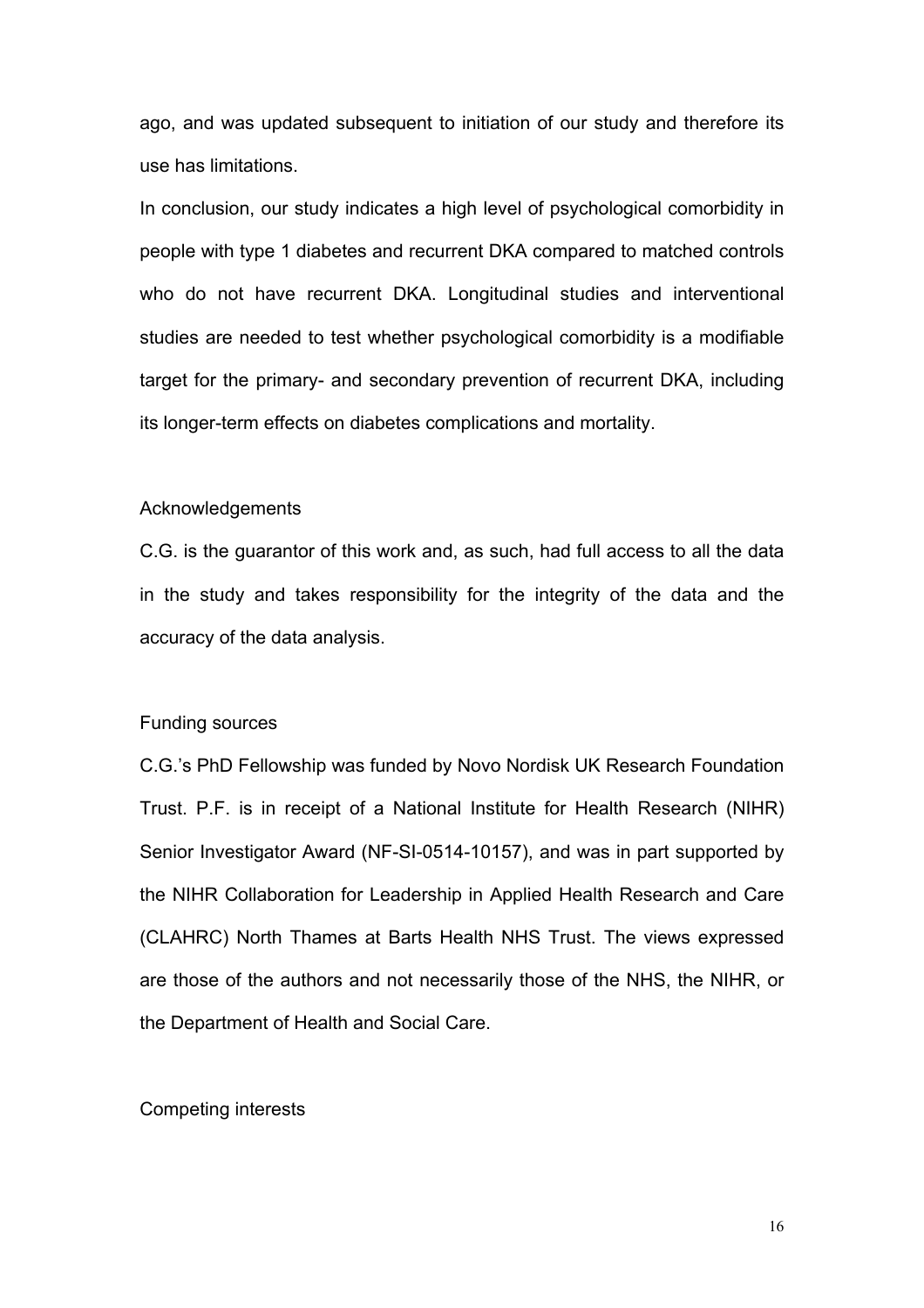C.G. has received honorarium from Medtronic for educational activities. K.I. has received honorarium from Eli Lilly, Novo Nordisk, Sanofi and Janssen for educational activities. There are no other conflicts of interest involved with this work.

References:

- 1. Evans‐Cheung TC, Bodansky HJ, Parslow RC, Feltbower RG. Mortality and acute complications in children and young adults diagnosed with Type 1 diabetes in Yorkshire, UK: a cohort study. Diabet Med. 2018;35(1):112–20.
- 2. Benoit SR, Hora I, Pasquel FJ, Gregg EW, Albright AL, Imperatore G. Trends in emergency department visits and inpatient admissions for hyperglycemic crises in adults with diabetes in the US, 2006–2015. Diabetes Care. 2020;43(5):1057–64.
- 3. Zhong VW, Juhaeri J, Mayer-Davis EJ. Trends in Hospital Admission for Diabetic Ketoacidosis in Adults With Type 1 and Type 2 Diabetes in England, 1998–2013: A Retrospective Cohort Study. Diabetes Care. 2018;41(9):1870–7.
- 4. Joint British Diabetes Societies Inpatient Care Group. The management of diabetic ketoacidosis in adults, 2nd Edition, September 2013. Joint British DIabetes Societies; 2013. p. 1–43.
- 5. Garrett CJ, Choudhary P, Amiel SA, Fonagy P, Ismail K. Recurrent diabetic ketoacidosis and a brief history of brittle diabetes research: contemporary and past evidence in diabetic ketoacidosis research including mortality, mental health and prevention. Diabet Med.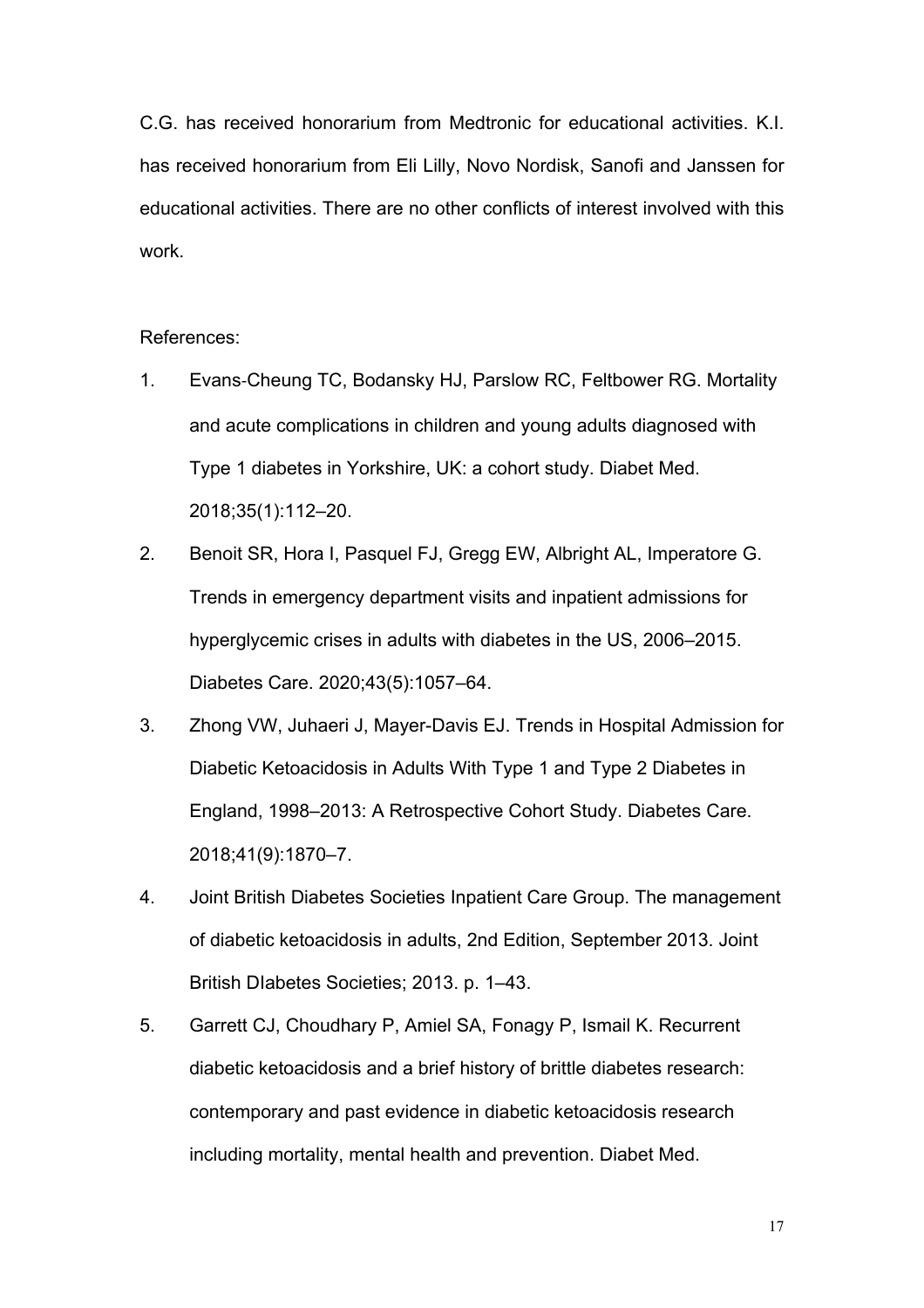2019;36(11):1329–35.

- 6. Shulman R, Luo J, Shah BR. Epidemiology Mental health visits and low socio-economic status in adolescence are associated with complications of Type 1 diabetes in early adulthood: a population-based cohort study. Diabet Med. 2018;35(7):920–8.
- 7. Randall L, Begovic J, Hudson M, Smiley D, Peng L, Pitre N, et al. Recurrent Diabetic Ketoacidosis in Inner-City Minority Patients Behavioral, socioeconomic, and psychosocial factors. Diabetes Care. 2011;34(9):1891–6.
- 8. Pelizza L, Pupo S. Brittle diabetes: Psychopathology and personality. J Diabetes Complications. 2016;30(8):1544–7.
- 9. Cooper H, Tekiteki A, Khanolkar M, Braatvedt G. Risk factors for recurrent admissions with diabetic ketoacidosis: a case–control observational study. Diabet Med. 2015;
- 10. Schmitt A, Reimer A, Hermanns N, Kulzer B, Ehrmann D, Krichbaum M, et al. Depression is linked to hyperglycaemia via suboptimal diabetes self-management: A cross-sectional mediation analysis. J Psychosom Res. 2017;94:17–23.
- 11. Zhu L, Chandran SR, Tan WB, Xin X, Goh S-Y, Gardner DS-L. Persistent Anxiety Is Associated with Higher Glycemia Post-Transition to Adult Services in Asian Young Adults with Diabetes. Diabetes Metab J. 2020;44.
- 12. Young V, Eiser C, Johnson B, Brierley S, Epton T, Elliott J, et al. Eating problems in adolescents with Type 1 diabetes: a systematic review with meta-analysis. Diabet Med. 2013 Feb;30(2):189–98.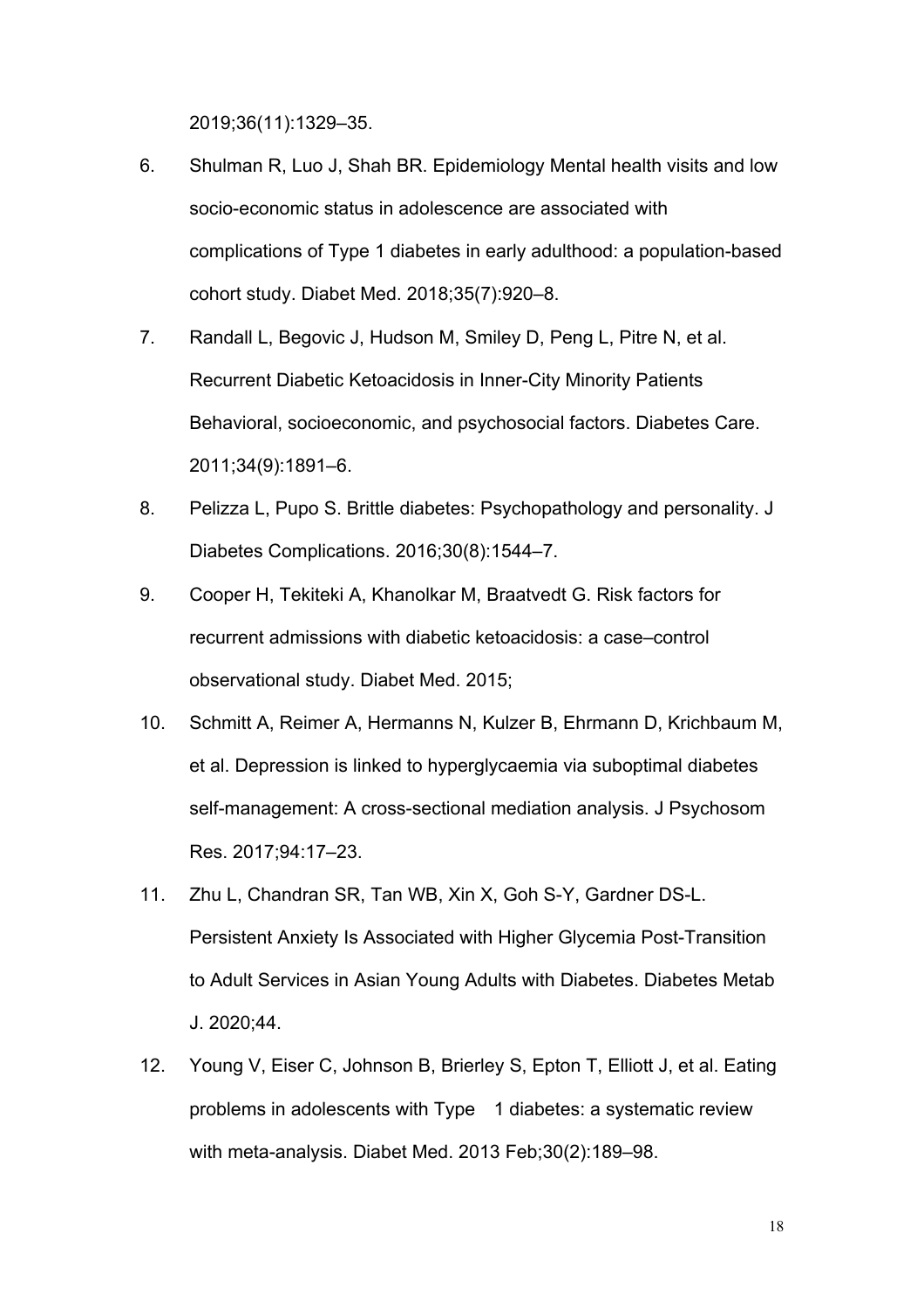- 13. Luminet O, De Timary PH, Buysschaert M, Luts A. The role of alexithymia factors in glucose control of persons with type 1 diabetes: a pilot study. Diabetes Metab. 2006;32(5):417–24.
- 14. Fisher L, Hessler D, Polonsky WH, Masharani U, Guzman S, Bowyer V, et al. T1-REDEEM: a randomized controlled trial to reduce diabetes distress among adults with type 1 diabetes. Diabetes Care. 2018;41(9):1862–9.
- 15. Ciechanowski P, Russo J, Katon WJ, Lin EHB, Ludman E, Heckbert S, et al. Relationship styles and mortality in patients with diabetes. Diabetes Care. 2010;33(3):539–44.
- 16. Tyrer P, Reed GM, Crawford MJ. Classification, assessment, prevalence, and effect of personality disorder. Lancet. 2015;385(9969):717–26.
- 17. Sibley CG, Fischer R, Liu JH. Reliability and validity of the revised experiences in close relationships (ECR-R) self-report measure of adult romantic attachment. Pers Soc Psychol Bull. 2005 Nov;31(11):1524–36.
- 18. Beck AT, Steer RA, Brown GK. Beck depression inventory-II. San Antonio. 1996;78(2):490–8.
- 19. Beck AT, Epstein N, Brown G, Steer RA. An inventory for measuring clinical anxiety: psychometric properties. J Consult Clin Psychol. 1988;56(6):893.
- 20. Barkham M, Hardy GE, Startup M. The IIP-32: a short version of the Inventory of Interpersonal Problems. Br J Clin Psychol. 1996 Feb;35 ( Pt 1):21–35.
- 21. Gratz KL, Roemer L. Multidimensional Assessment of Emotion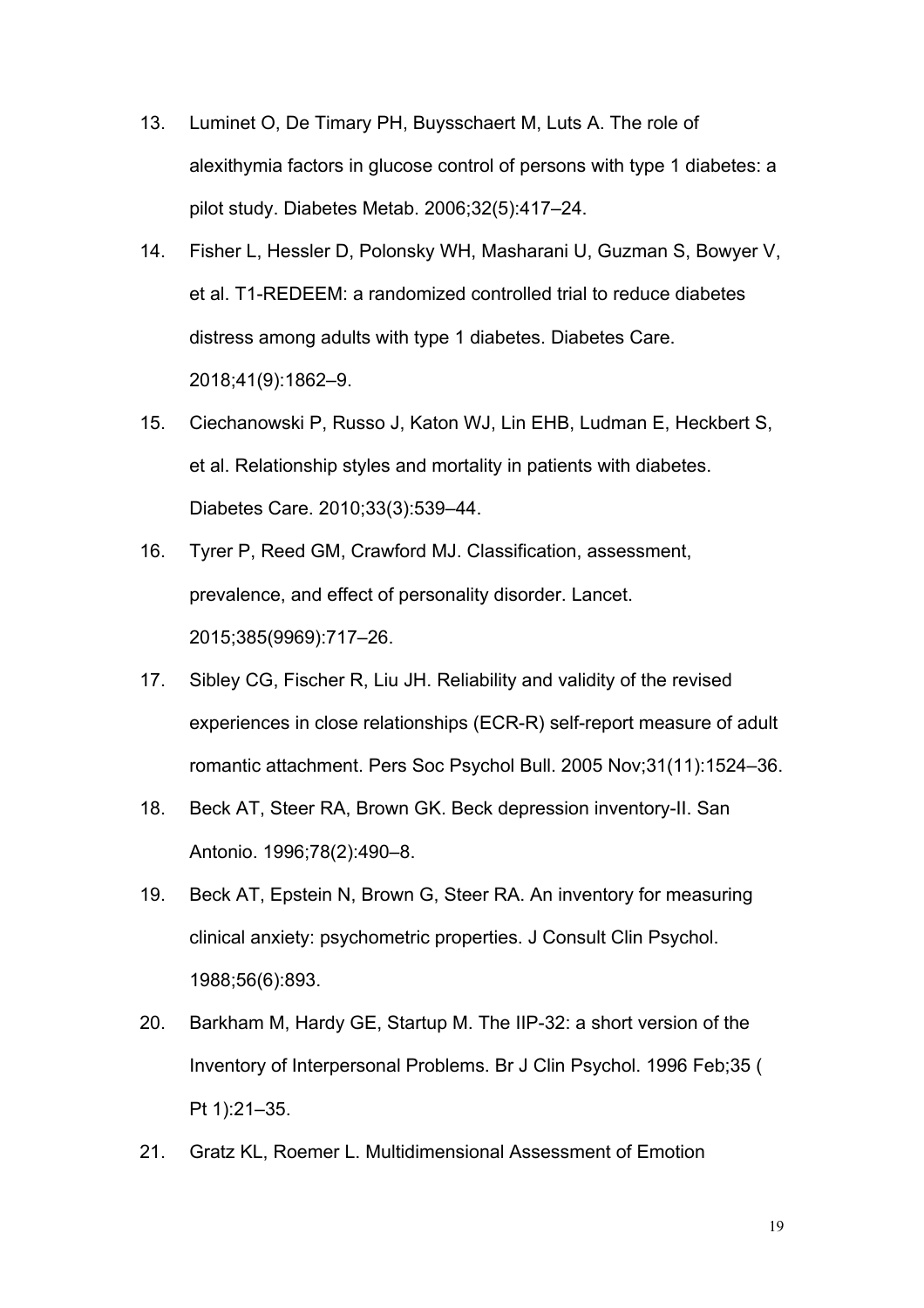Regulation and Dysregulation: Development, Factor Structure, and Initial Validation of the Difficulties in Emotion Regulation Scale. J Psychopathol Behav Assess. 2004 Mar;26(1):41–54.

- 22. Welch GW, Jacobson AM, Polonsky WH. The Problem Areas in Diabetes Scale: an evaluation of its clinical utility. Diabetes Care. 1997;20(5):760–6.
- 23. Luce KH, Crowther JH. The reliability of the eating disorder examination—Self‐report questionnaire version (EDE‐Q). Int J Eat Disord. 1999;25(3):349–51.
- 24. Hesse M, Moran P. Screening for personality disorder with the Standardised Assessment of Personality: Abbreviated Scale (SAPAS): further evidence of concurrent validity. BMC Psychiatry. 2010;10(1):10.
- 25. Nelson HE, Willison J. National adult reading test (NART). Nfer-Nelson Windsor; 1991.
- 26. Sedgwick P. Multiple significance tests: the Bonferroni correction. BMJ Br Med J. 2012;344(e509).
- 27. Fok ML, Seegobin S, Frissa S, Hatch SL, Hotopf M, Hayes RD, et al. Validation of the standardised assessment of personality–abbreviated scale in a general population sample. Personal Ment Health. 2015;9(4):250–7.
- 28. Sloan E, Hall K, Moulding R, Bryce S, Mildred H, Staiger PK. Emotion regulation as a transdiagnostic treatment construct across anxiety, depression, substance, eating and borderline personality disorders: A systematic review. Clin Psychol Rev. 2017;57:141–63.
- 29. Sultan S, Epel E, Sachon C, Vaillant G, Hartemann-Heurtier A. A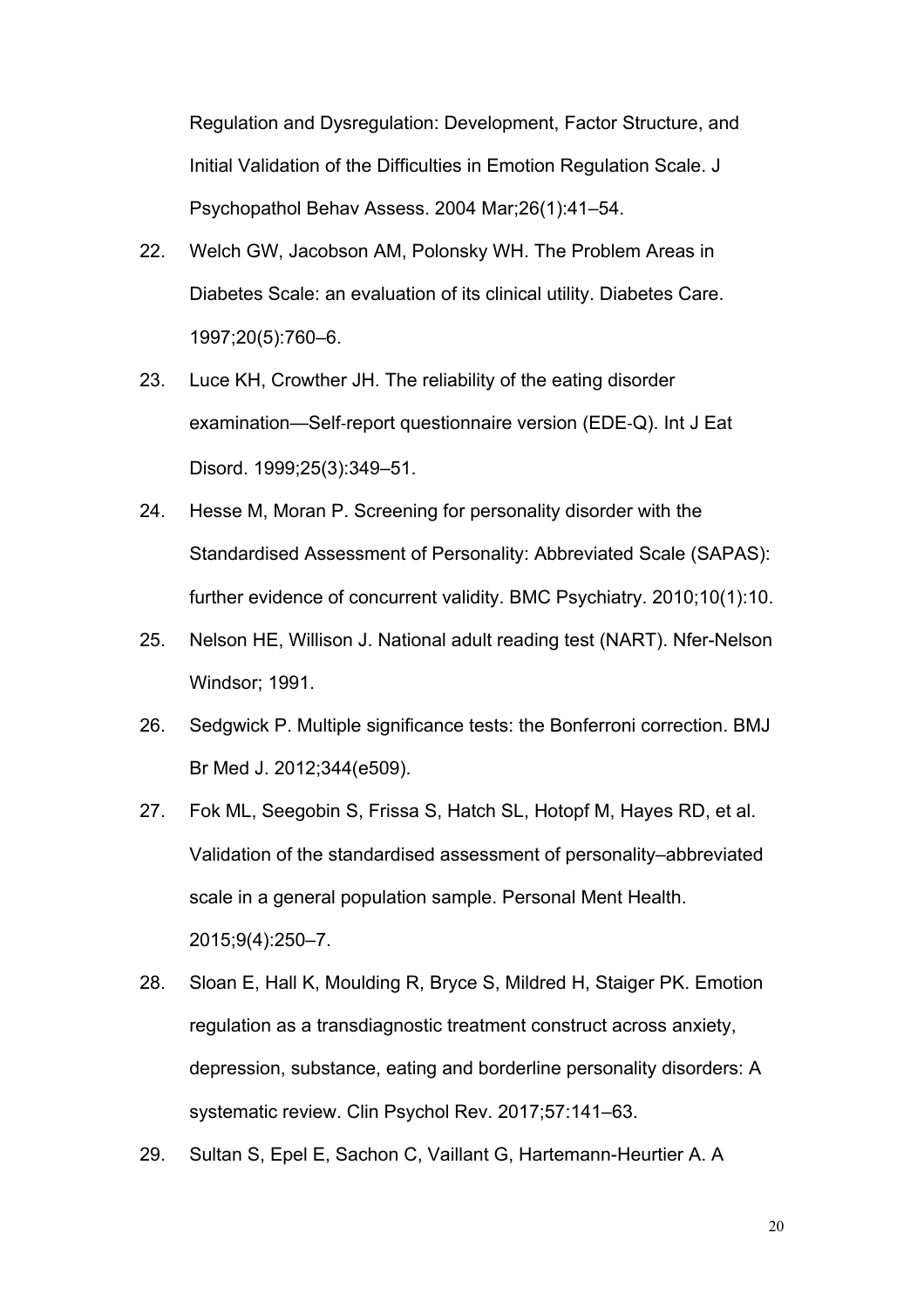longitudinal study of coping, anxiety and glycemic control in adults with type 1 diabetes. Psychol Heal. 2008;23(1):73–89.

30. Hessler DM, Fisher L, Polonsky WH, Masharani U, Strycker LA, Peters AL, et al. Diabetes distress is linked with worsening diabetes management over time in adults with Type 1 diabetes. Diabet Med. 2017;34(9):1228–34.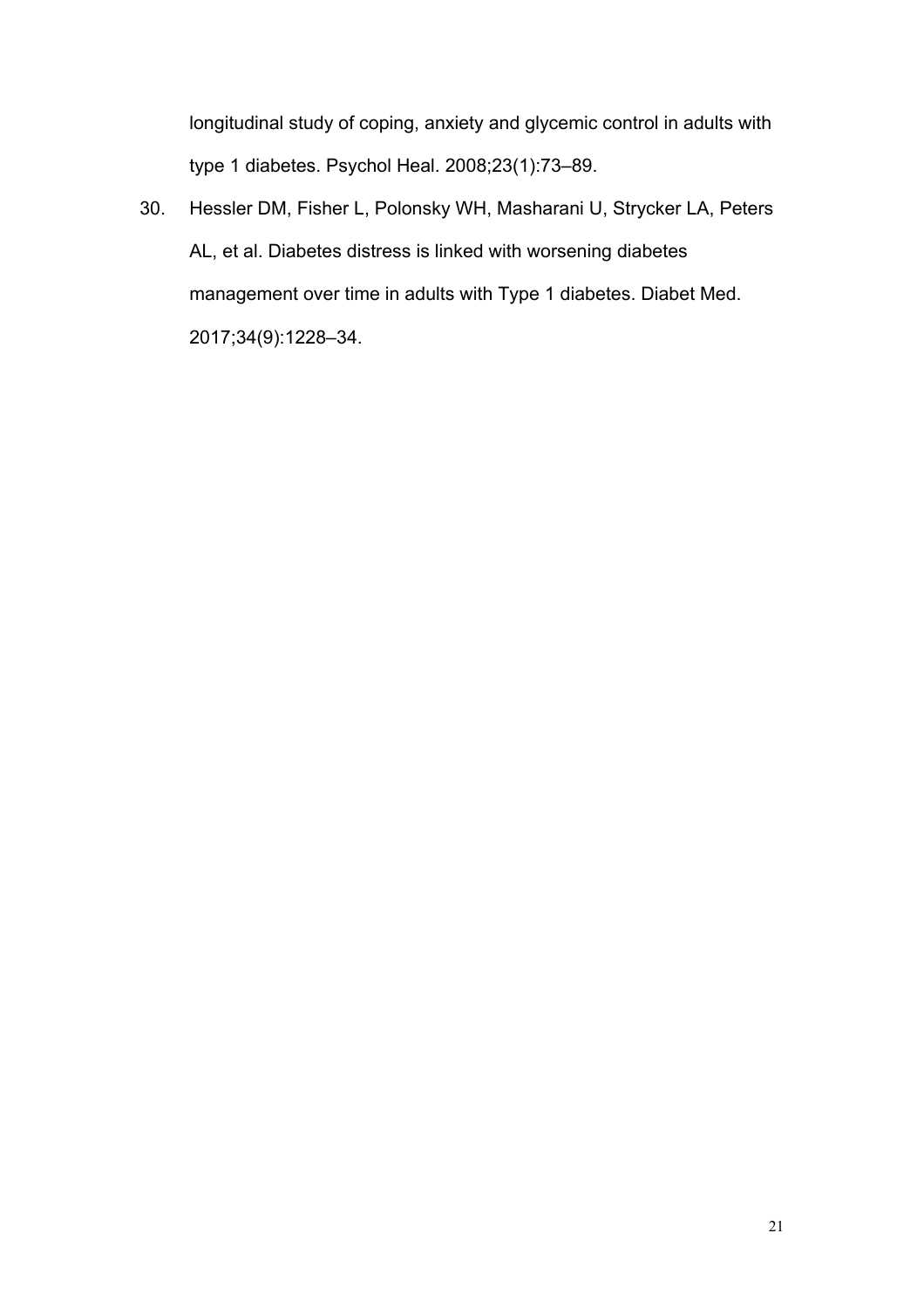| Table 1: Comparison of people with recurrent diabetic ketoacidosis with matched controls for |                       |                     |             |                 |                          |                |  |  |  |  |
|----------------------------------------------------------------------------------------------|-----------------------|---------------------|-------------|-----------------|--------------------------|----------------|--|--|--|--|
| sociodemographic factors, biomedical variables and psychological measures                    |                       |                     |             |                 |                          |                |  |  |  |  |
| <b>Variable</b>                                                                              | Category              | <b>Total</b>        | Cases       | <b>Controls</b> | p-                       | Number of      |  |  |  |  |
|                                                                                              |                       | cohort <sup>a</sup> |             |                 | value <sup>a</sup>       | missing cases  |  |  |  |  |
| i) Sociodemographic variables                                                                |                       |                     |             |                 |                          |                |  |  |  |  |
| Age, years (SD)                                                                              |                       | 31.0(11.4)          | 30.9(11.7)  | 31.1(11.3)      | 0.95                     | $\Omega$       |  |  |  |  |
| Sex (%)                                                                                      | Men                   | 30(65.2)            | 15(65.2)    | 15(65.2)        | $\overline{\phantom{a}}$ | ÷.             |  |  |  |  |
|                                                                                              | Women                 | 16(34.8)            | 8(34.8)     | 8(34.8)         | 1.0                      | 0              |  |  |  |  |
| Ethnicity (%)                                                                                | White                 | 37(80.4)            | 20(87.0)    | 17(73.9)        | $\blacksquare$           | $\mathbb{L}$   |  |  |  |  |
|                                                                                              | Non-white             | 9(19.6)             | 3(13.0)     | 6(26.1)         | 0.46                     | 0              |  |  |  |  |
| <b>Employment status</b>                                                                     | Employed <sup>b</sup> | 33 (71.7)           | 12(52.2)    | 21(91.3)        | $\Box$                   | $\overline{a}$ |  |  |  |  |
|                                                                                              | Unemployed            | 13(28.3)            | 11(47.8)    | 2(8.7)          | 0.007                    | $\mathbf 0$    |  |  |  |  |
| Relationship status                                                                          | $\ln$                 | 17(38.6)            | 6(28.6)     | 11(47.8)        | $\overline{\phantom{a}}$ | $\overline{a}$ |  |  |  |  |
|                                                                                              | relationship          |                     |             |                 |                          |                |  |  |  |  |
|                                                                                              | Single                | 27(61.4)            | 15(71.4)    | 12(52.2)        | 0.23                     | $\overline{2}$ |  |  |  |  |
| Smoker status (%)                                                                            | Smoker                | 21(45.7)            | 13(56.5)    | 8(34.8)         | $\overline{\phantom{a}}$ | $\blacksquare$ |  |  |  |  |
|                                                                                              | Non-smoker            | 25(54.3)            | 10(43.5)    | 15(65.2)        | 0.24                     | $\Omega$       |  |  |  |  |
| ii) Biomedical variables                                                                     |                       |                     |             |                 |                          |                |  |  |  |  |
| Mean duration of diabetes, years                                                             |                       | 14.0(8.8)           | 14.4(7.9)   | 13.6(9.7)       | 0.77                     |                |  |  |  |  |
| (SD)                                                                                         |                       |                     |             |                 |                          |                |  |  |  |  |
| Mean HbA1c IFCC mmol/mol                                                                     |                       | 86 (27)             | 101(23)     | 72 (22)         | < 0.001                  | $\overline{2}$ |  |  |  |  |
| (SD)                                                                                         |                       |                     |             |                 |                          |                |  |  |  |  |
| Mean HbA1c, DCCT % (SD)                                                                      |                       | 10.0(4.6)           | 11.4(4.3)   | 8.7(4.2)        |                          |                |  |  |  |  |
| Prescribed antidepressants                                                                   | Yes                   | 6(13.0)             | 3(13.0)     | 3(13.0)         | $\overline{\phantom{a}}$ | $\blacksquare$ |  |  |  |  |
|                                                                                              | No                    | 40(87.0)            | 20(87.0)    | 20(87.0)        | 1.0                      | $\mathbf 0$    |  |  |  |  |
| Number of self-testing episodes in                                                           |                       | $55 [7 -$           | 20 [0-56]   | 100.5           | 0.001                    | 1              |  |  |  |  |
| previous 28 days                                                                             |                       | $111.5$ ]           |             | $[42.5 - 132]$  |                          |                |  |  |  |  |
| iii) Psychological covariates                                                                |                       |                     |             |                 |                          |                |  |  |  |  |
| Mean NART score (SD)                                                                         |                       | 107.9               | 102.4       | 112.4(8.6)      | 0.003                    | $\overline{4}$ |  |  |  |  |
|                                                                                              |                       | (11.3)              | (11.8)      |                 |                          |                |  |  |  |  |
| iv) Psychological predictors                                                                 |                       |                     |             |                 |                          |                |  |  |  |  |
| <b>Median Beck Depression</b>                                                                |                       | $9[4-19.75]$        | 18 [5.5-28] | $7[3-13]$       | 0.066                    | $\overline{2}$ |  |  |  |  |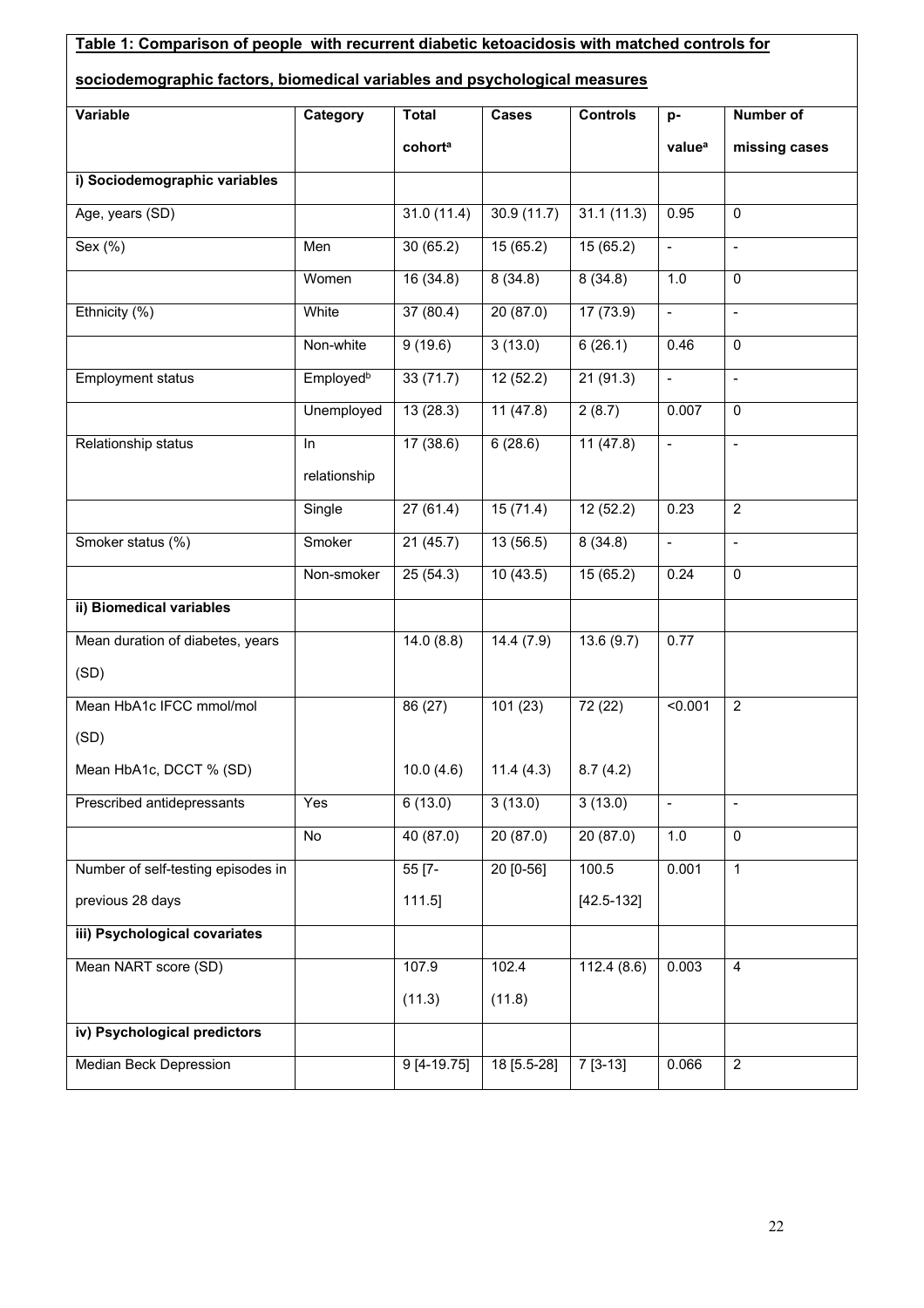| Inventory score [IQR]                                                                                                  |  |               |               |               |          |                |  |  |
|------------------------------------------------------------------------------------------------------------------------|--|---------------|---------------|---------------|----------|----------------|--|--|
| Median Beck Anxiety Inventory                                                                                          |  | $9[4-26]$     | $18.5$ [8.5-  | $5[2-11]$     | 0.004c   | $\mathbf{1}$   |  |  |
| score [IQR]                                                                                                            |  |               | 40.3]         |               |          |                |  |  |
| Mean Difficulties in Emotional                                                                                         |  | 84.6 (28.7)   | 99.7 (29.8)   | 72.1(21.1)    | 0.001c   | $\overline{3}$ |  |  |
| Regulation Scale score (SD)                                                                                            |  |               |               |               |          |                |  |  |
| Experiences in Close                                                                                                   |  |               |               |               |          |                |  |  |
| Relationships Scale:                                                                                                   |  |               |               |               |          |                |  |  |
| Anxiety subscale score (SD)                                                                                            |  | 61.7(15.4)    | 63.7 (19.0)   | 59.7 (10.9)   | 0.39     | 1              |  |  |
| Avoidance subscale score (SD)                                                                                          |  | 61.3(14.0)    | 63.0(16.1)    | 59.7(11.8)    | 0.43     | $\mathbf{1}$   |  |  |
| <b>Median Eating Disorder</b>                                                                                          |  | $0.5$ [0-1.4] | $0.7$ [0-1.9] | $0.3$ [0-1.2] | 0.60     | $\overline{3}$ |  |  |
| <b>Examination Questionnaire score</b>                                                                                 |  |               |               |               |          |                |  |  |
| [IQR]                                                                                                                  |  |               |               |               |          |                |  |  |
| Mean Inventory of Interpersonal                                                                                        |  | 1.1(0.6)      | 1.3(0.6)      | 0.9(0.6)      | 0.04     | $\overline{3}$ |  |  |
| Problems-32 score (SD)                                                                                                 |  |               |               |               |          |                |  |  |
| Median Problem Areas in                                                                                                |  | 30 [13.8-     | 48.8 [19.7-   | 17.5 [6.3-    | 0.004c   | $\mathbf{1}$   |  |  |
| Diabetes Scale score [IQR]                                                                                             |  | 56.31         | $77.5$ ]      | 36.31         |          |                |  |  |
| Mean Standardised Assessment                                                                                           |  | 3.5(2.0)      | 4.6(1.9)      | 2.4(1.4)      | < 0.001c | $\mathbf{0}$   |  |  |
| of Personality score (SD)                                                                                              |  |               |               |               |          |                |  |  |
| a Deremptric continuous data are presented as mean (SD) and compared using Student's t test: non-parametric continuous |  |               |               |               |          |                |  |  |

<sup>a</sup>Parametric continuous data are presented as mean (SD) and compared using Student's t-test; non-parametric continuous data are presented as median (IQR) and compared using Mann-Whitney *U* test; categorical variables presented as frequency (%) and compared using Fischer exact test; ccompared to white ethnicity. Means, medians, standard deviations and quartiles are summarised to 1 decimal point, p-values are summarised to 2 significant figures. b Includes part-time employment, retired or currently in education.

<sup>c</sup>Significant after Bonferroni correction for multiple testing (p-value <0.0055)

Key: IQ, intelligence quotient; IQR, inter-quartile range; SD, standard deviation